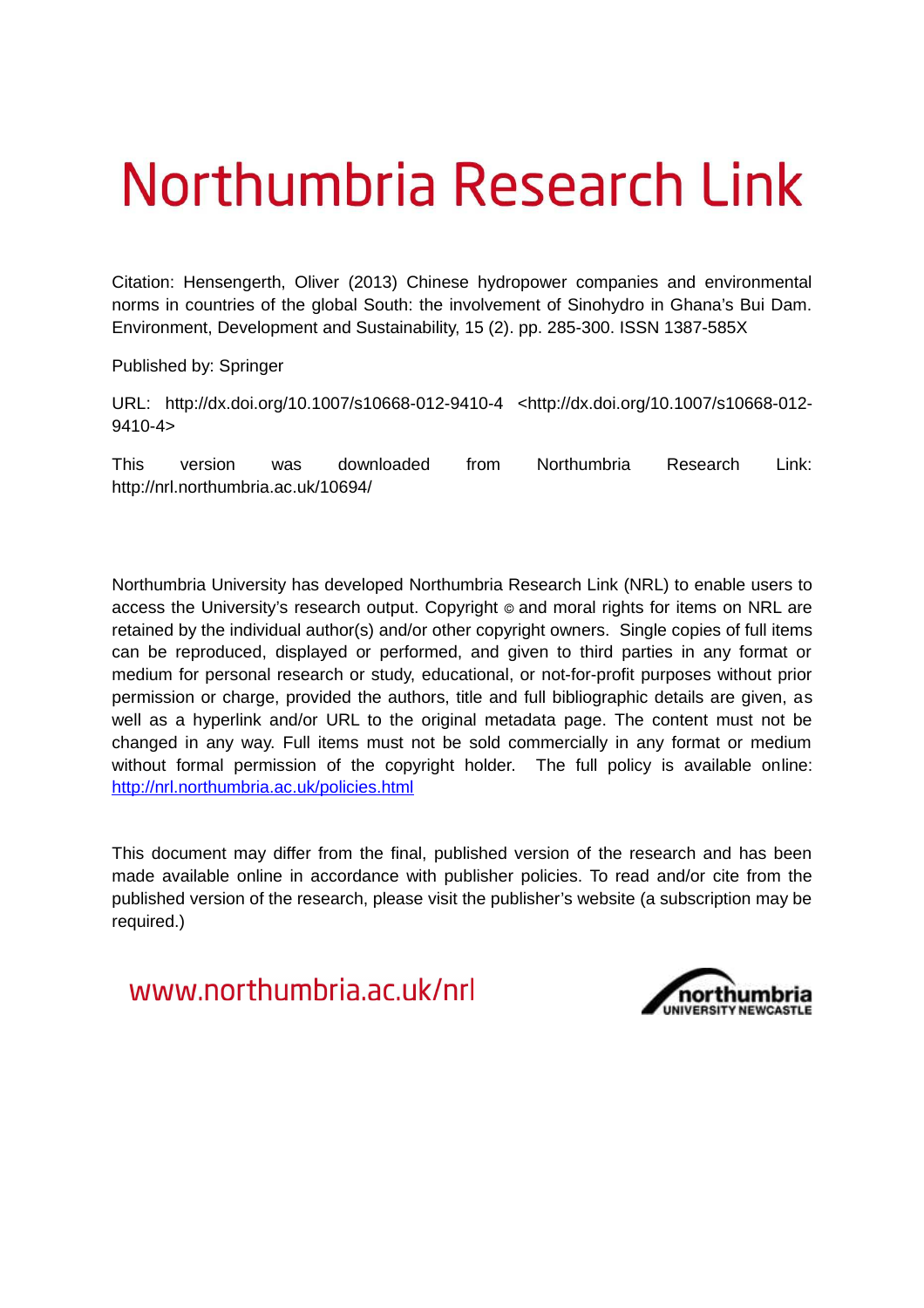## **Chinese Hydropower Companies and Environmental Norms in Countries of the Global South: The Involvement of Sinohydro in Ghana's Bui Dam**

This is an Author's Accepted Manuscript published in *Environment, Development and Sustainability*, copyright Springer.

Please cite as:

Hensengerth, Oliver (2013) 'Chinese Hydropower Companies and Environmental Norms in Countries of the Global South: The Involvement of Sinohydro in Ghana's Bui Dam,' *Environment, Development and Sustainability* 15(2): 285-300. DOI: 10.1007/s10668-012- 9410-4.

## **Abstract**

The paper examines the role of environmental norms in Chinese overseas investment in hydropower dams, exemplified by Sinohydro's involvement in the Bui Dam in Ghana. While the investment of Western companies in hydropower dams in the global South is decreasing owing to changing notions of sustainability in the West, the investment of Chinese companies in hydro dams in Africa, Southeast Asia and Latin America is accelerating at great speed. The emergence of Chinese companies in international markets in the context of China's Going Abroad strategy has sparked a debate on whether China can be considered a norm-changer in international development. The paper considers this question in the context of the status of environmental norms in Sinohydro's investment in Ghana's Bui Dam. The paper argues that the role of international norms in Chinese investment is dependent on two factors: the contractual arrangements under which Chinese companies operate abroad, and the political institutions of host countries.

Key words: hydropower, dams, environment, norms, Chinese overseas investment, South-South Cooperation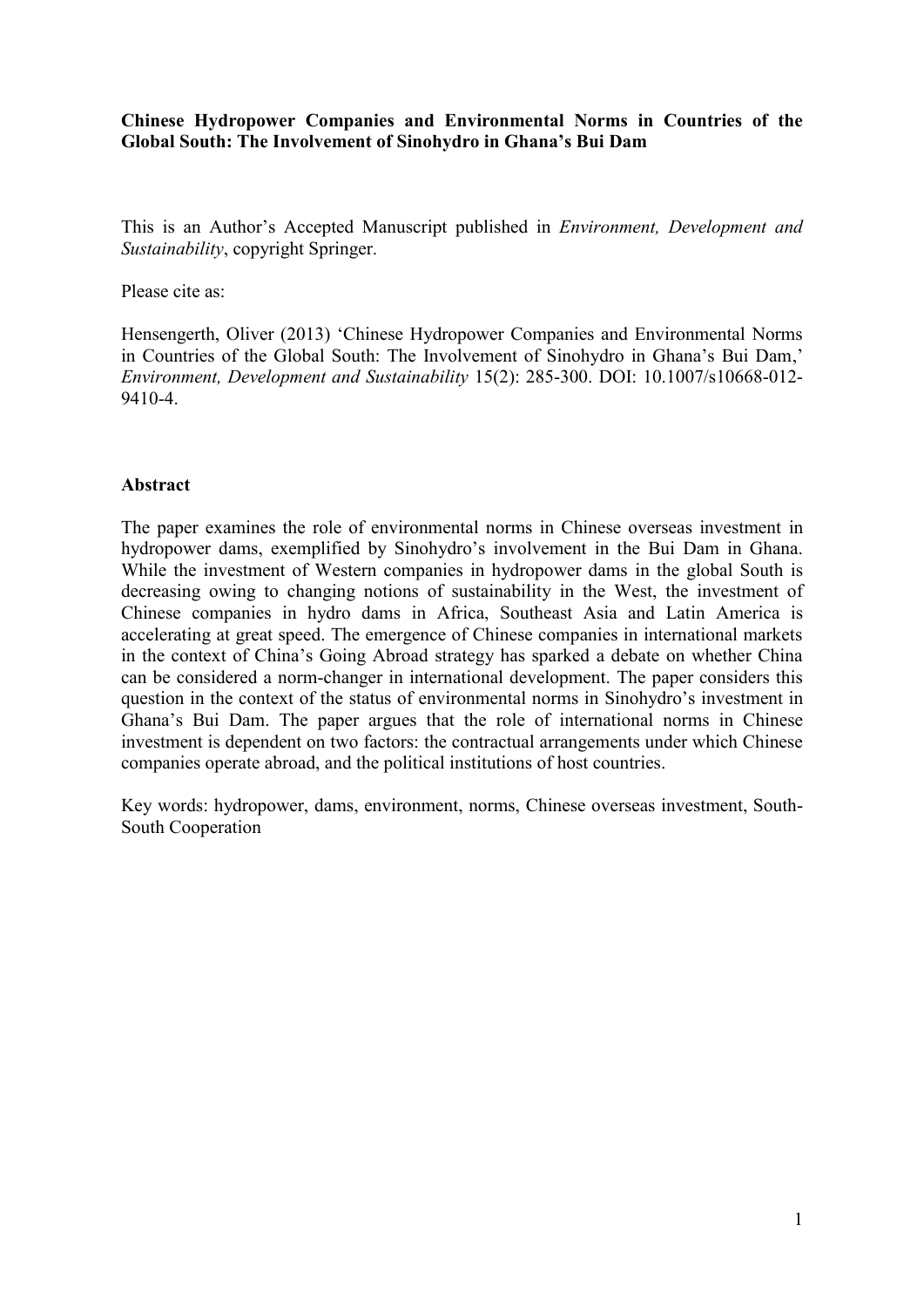## **Chinese Hydropower Companies and Environmental Norms in Countries of the Global South: The Involvement of Sinohydro in Ghana's Bui Dam**

## **Introduction**

Since the launch of the Going Abroad strategy, Chinese companies have been increasingly competing with established Western companies, buying assets previously held by them or gaining more international market shares (Goldstein 2007). Chinese infrastructure companies, for instance, have made significant inroads into the international market for large hydropower dams (McDonald et al. 2009). The reasons why Chinese companies, state-owned and private, venture abroad are manifold. Brautigam (2010) pointed out that the Chinese government encourages companies to invest abroad, particularly those that are energy and labour-intensive, for a number of reasons: companies in China are supposed to move up the value chain, pollution laws are getting tougher, and labour costs are rising, not only in the booming coastal provinces but, as *The Economist* (2012b) has recently reported, also in the rural hinterland. Therefore, it may become advantageous to move costly and polluting production to other countries where regulations are laxer and labour costs lower.

Furthermore, growing competition within the Chinese market is prompting companies to go abroad to look for shares of international markets. Consequently, winning a project outside China is, from the company's point of view, a strategic step in improving its revenue and international competitiveness, in opening up new markets, and in acquiring the latest technology and access to market information (Alden 2007; Gu 2009; Downs 2000: 15-42; Leung 2011: 1335; Wang 2002: 203). Chinese companies are therefore looking for long-term engagements in foreign markets (Chen and Orr 2009: 1207-1209).

As a consequence, as scholars such as Erica Downs (2006, 2009) and Shaofeng Chen (2011) have emphatically argued, even Chinese state-owned companies operate like other firms on a commercial basis and with a great degree of independence from the Chinese government. As Hong and Sun (2006, 615-616) point out, China's foreign investment is now commercial rather than political, it is enterprise-led, and it covers a 'range of objectives including market seeking, technology seeking, risk diversification and other objectives common to MNCs worldwide'. This view is mirrored by Mawdsley (2007: 406- 407) who emphasizes that Chinese companies abroad act in very different environments, not only as regards the nature of their business (import-export, manufacturing, resource extraction), but also in terms the political environment they work in: while some may profit from authoritarian governments, others profit from transparent environments. Thus, in their pragmatic orientation they are very similar to Western companies.

The present article evaluates the role of international standards in Sinohydro Bureau 8's (henceforth: Sinohydro) engagement in the Bui Dam in Ghana. The reason for choosing Bui is that the at the time Sinohydro became involved, the dam had a history of roughly 50 years in which several attempts at planning were taken, but none matured to construction. This was due to several changes in government preferences and policies, civil conflict, and – since the 1990s – a lack of interest among Western governments to finance the dam owing to changes in the sustainability discourse in the advanced industrialized countries. It is this changing sustainability discourse that makes Sinohydro's involvement in the Bui Dam interesting as it allows investigating questions in relation to the environmental effects of Chinese companies and whether or not their involvement is per se detrimental to the environment.

The present article analyzes the involvement of Sinohydro in planning and building the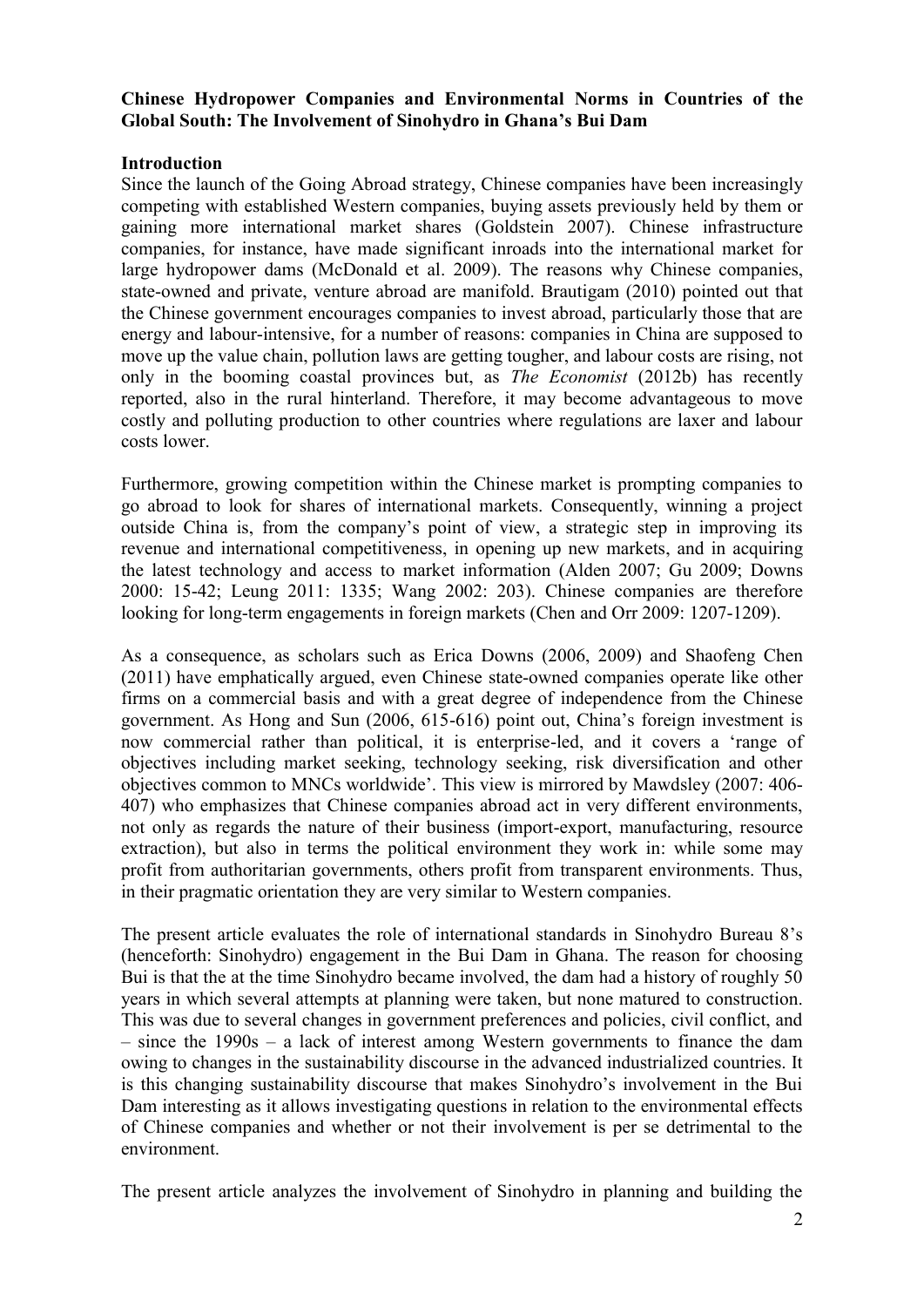dam and examines the environmental effects that can be directly linked to the activities of the company. Following the focus of this Special Issue on the environmental effects of Chinese foreign investment, the article concentrates on the environmental impact assessment process rather than on resettlement and wider social issues that surround the debate of large dams. It therefore focuses on the planning phase rather than the construction phase. The narrow focus will shed light on the precise responsibilities of Sinohydro vis-à-vis Ghanaian actors in the field of environmental protection in project planning (and implementation), and on the type of norms – international, Ghanaian, or Chinese – the company has to comply with.

The government-backed economic emergence of Chinese companies in the international market place has sparked analyses of the future trajectory of international development. The roles of economic governance institutions of the G8 and the G20 have been intensely discussed in the context of whether or not China can be considered a rule-changer in international politics (Chin 2008; Chin and Thakur 2010; Subacchi 2008; Payne 2008). Some even argue for the existence of a Beijing Consensus whereby China is leading the way in the advocacy of localism in economic policy-making (Ramo 2004). In a more moderate twist of Ramo's argument, Grugel et al. (2008) identify the search of Latin America and Asia for more autonomy in development after the Latin American debt crisis and the Asian Financial Crisis. Others see the emerging economies as a new creed of state capitalist countries that refuse to comply with the prescriptions of the Washington Consensus (*The Economist* 2012a).

The Chinese government certainly has different concepts and practices of development. The 'Angola model' of backing infrastructure deals with natural resources, the mixedpackage financing mode of commercial and concessional loans, and the no-strings policy regarding political and economic governance are in sharp contrast to the practice of the countries of the developed North (Davies 2008; Rotberg 2008; Grimm et al. 2011). In response to this, some authors argue that economic development is based on transparency and good governance, including the observance of social and environmental standards and that therefore the Chinese approach does not provide an alternative path to development (van Dijk 2010; Naím 2007).<sup>1</sup> Others have argued that the Chinese approach holds advantages to the Western approach (Sautman and Yan 2007; Li 2007). Again others caution both sides and argue that the Chinese approach to development is effective under certain conditions or at least needs to be evaluated by looking at actual projects on the ground (Woods 2008; Haglund 2008; Brautigam 2009, 2010; Zafar 2007).

Yet, in regards to the question of whether China is intent to change international norms, the issue of Chinese government involvement in foreign investment via subsidized loans and diplomatic support has to be treated with care. Whether or not a Chinese company receives preferential loans from Chinese banks and/or diplomatic support from the Chinese government says little about the nature of its involvement in projects abroad. The present article argues that the contractual setting in which Chinese companies operate and the governance setting of the host country are key factors in determining whether or not strict environmental protection measures are implemented in projects with Chinese involvement and whether Chinese firms apply international norms, the norms of the host country, or Chinese norms.

While the debate about the conceptual and practical differences of development between  $\overline{a}$ 

<sup>&</sup>lt;sup>1</sup> For a slightly different line of argument concerning a race to the bottom in labour standards between developing countries see Chan and Ross (2003).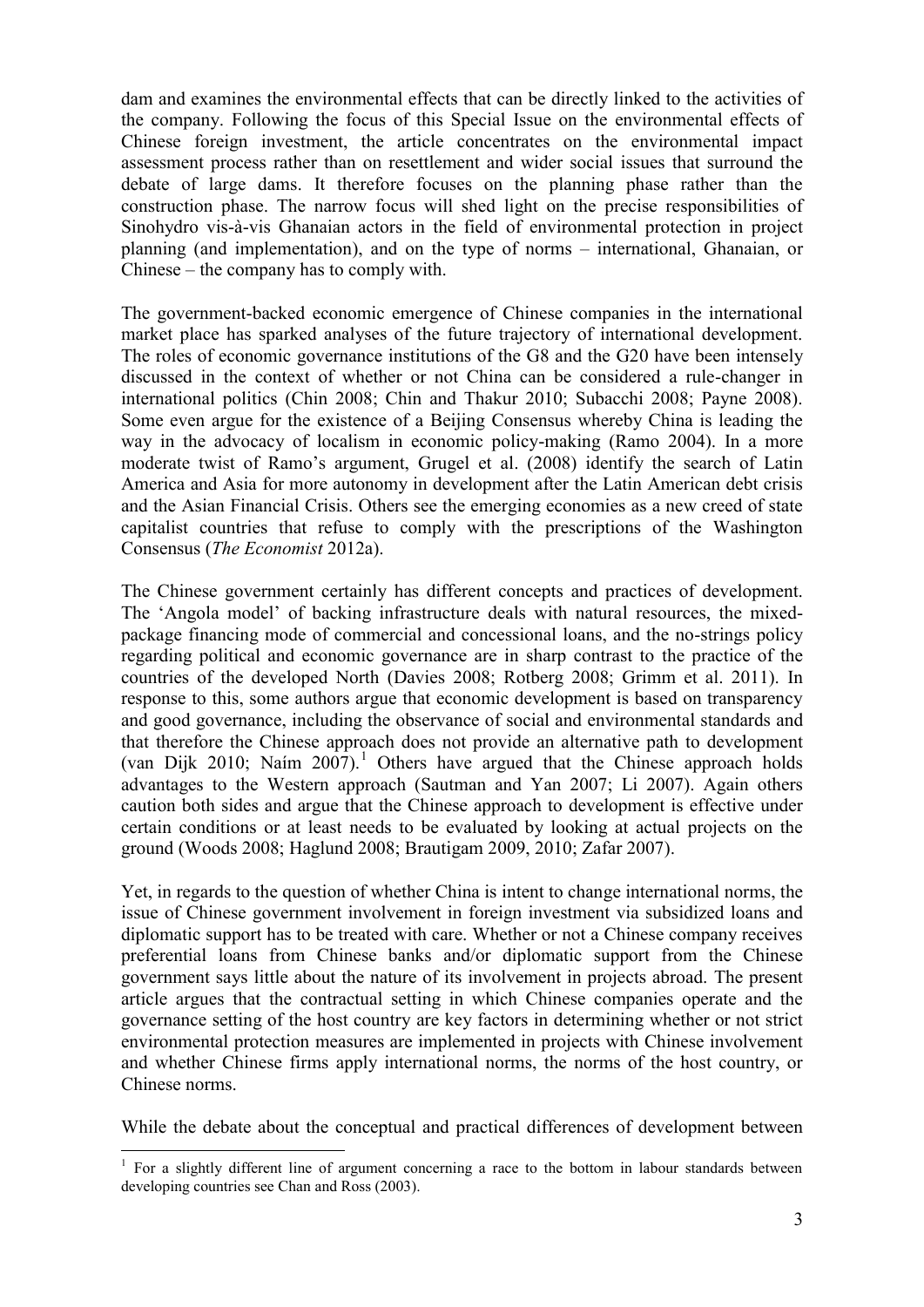the countries in the Organization for Economic Cooperation and Development (OECD) and China is well documented, little is known about the detailed involvement of Chinese infrastructure companies in project planning and implementation.

In a first step, the article sets the scene by looking at the role of the emerging countries in international development and the relevance of international norms. Next, it evaluates Sinohydro's role in planning and building the Bui Dam, with a focus on the environmental impact assessment process. Following this, the article looks at the wider implications of the Bui loan agreements for Ghana's economic development.

Data comes from field work conducted in Ghana during a two-week field stay in June 2010. Field work consisted of collection of relevant literature and of interviews with Ghanaian government institutions (the Ministry of Finance and Economic Planning; the Ministry of Energy; the Environmental Protection Agency; the Energy Commission; and the Water Resources Commission), researchers, OECD donor agencies and civil society organizations. Interviewees were assured anonymity. The interviews are therefore coded, with the first letter indicating the place of interview in Ghana and the number sequence the date of the interview.

## **South-South Cooperation reloaded? The overseas investment of Chinese companies and the question of international norms**

At a keynote speech at the Development Cooperation Forum at the United Nations Headquarters in New York in June 2010, Yi Xiaozhun, China's vice minister of commerce emphasized that China supported South-South Cooperation as a means to support the development of Third World countries. Outlining the Chinese view, he pointed out that developing countries are overly reliant on development aid and that a mix of approaches, including 'trade, investment, technology transfer, [and] capacity building' should be incorporated into development policies. Moreover, emphasizing localism over the liberal one-size-fits-all policies of the World Bank, Yi argued that developing countries should 'identify the policies and solutions most responsive to their own needs'. A precondition for this is 'non-politically conditioned assistance' (*Xinhua* 2010).

The prominent role of China, along with the economic rise of Brazil, India and South Africa, has arguably given a new boost to South-South Cooperation (Melville and Owen 2005). Having occurred hitherto between rather powerless and heterogeneous developing countries, South-South Cooperation now has proponents with global influence (Shaw et al. 2007). This is most visible in the formation of the BRIC (Brazil, Russia, India and China) group of countries on their summit in Yekaterinburg in 2009. BRIC was expanded to BRICS with the inclusion of South Africa in December 2010 and the attendance of Jacob Zuma at the 2011 BRIC summit in Hainan. The BRICS group's announcement of its intention to set up a development bank that would take away the dominance of the World Bank in international development (*BBC* 2012) is particularly indicative of the increasing impatience emerging economies exhibit with regard to stalling reforms of the power distribution in the International Monetary Fund (IMF) and the World Bank. As Alden and Vieira (2005: 1079-1080) make clear, the emergence of new powers results in 'normative calls for restructuring international institutions to reflect greater global representivity' which undermines the position of the classic middle powers and the principles that they support (ibid.: 1079-1080).<sup>2</sup>  $\overline{a}$ 

<sup>&</sup>lt;sup>2</sup> See Alden and Vieira (2005: 1078-1080) for their distinction between classic and new middle powers. For conceptual debates on the shifts in global power distribution see Young (2010), Ikenberry and Wright (2008), Alexandroff and Cooper (2010).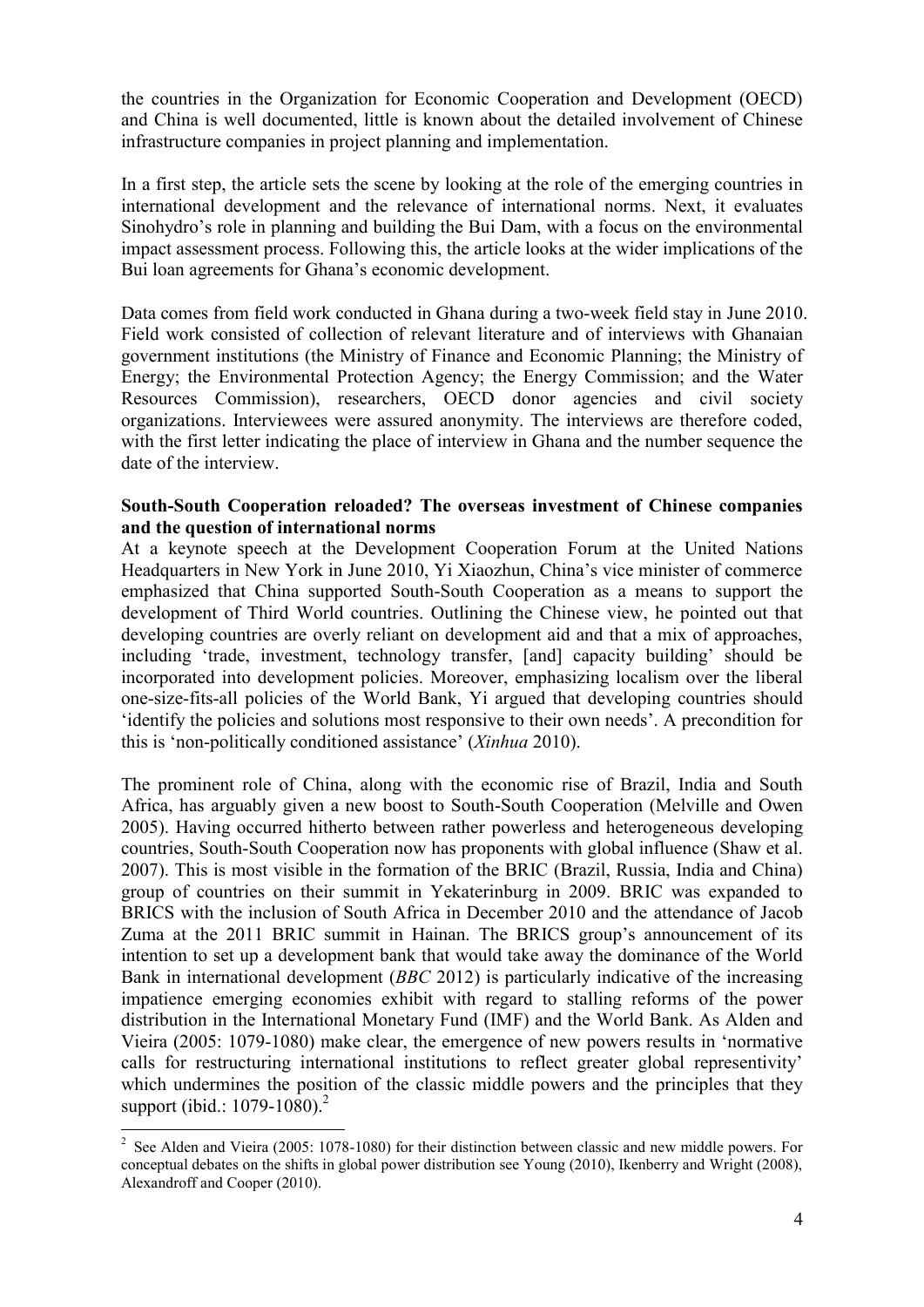Other parts of the traditional global governance system are already changing. The G20, which includes the BRICS along with other emerging economies such as Argentina and Mexico, was formed at the G7 Finance Ministers' meeting in 1999. Since the 2008 global financial crisis and the Asian-led economic recovery of the world economy the G20 has replaced the G8 'as the world's premier forum for economic cooperation' (Asian Development Bank and Peterson Institute for International Economics 2011: v; Hart and Jones 2011: 63). Writing in *Survival*, Hart and Jones (2011: 63) argue that the fact that this shift from the G8 to the G20 went swift and peaceful is an indicator of 'clear Western acceptance of the global role of the rising powers.'

China, therefore, is not alone in challenging Western dominance in international development. Furthermore, developing countries have now found that they can use Chinese aid as bargaining chip when negotiating loans and grants with Western countries. As recently emphasized by Cambodia's charismatic Prime Minister Hun Sen, when developing countries cannot get money from Western institutions such as the World Bank, they can still get money from China (*IRIN* 2012).

As the emerging powers have not only greatly reduced or shed entirely their dependence on developing aid, they have themselves become lenders to less developed countries, thus dramatically reducing the influence of the developed North. Added to this is a keen economic interest of the emerging economies in developing countries. As Woods (2008: 1205) summarized:

Common to most of these [new] donors is a quest for energy security, enlarged trading opportunities and new economic partnerships, coupled with rapidly growing strength and size in the global economy.

This holds true for the interest of the Chinese government and Chinese companies in Africa, given the domestic demand for raw materials, export, and investment (Mawdsley 2007). Mohan and Power (2009: 2) argue that in contrast to Western countries China does not view Africa as a lost cause but 'as a region of profitable economic possibilities.<sup>3</sup>

With Western companies and multilateral development banks being subjected to intense scrutiny by international non-governmental organizations (NGOs), public and the media against the backdrop of changing notions of sustainability (Park 2010; Suzuki 2007), Chinese companies have gained ground in the energy and infrastructure markets of developing and emerging economies in Southeast Asia, Latin America and Africa. Hydropower is an important sector here, not only for Chinese infrastructure companies, but also for developing countries who see hydropower as a cost-effective and clean way to build up their energy basis (Nelson 2003-2004; Timilsina et al. 2010).

This raises the question of the environmental sustainability of dams. In the advanced industrialized countries, no large dams are built anymore and existing ones are often decommissioned. This is because the sustainability discourse has taken on a decidedly antidam form, fuelled by prominent social and environmental disasters such as Pak Mun in Thailand and the Narmada controversy in India (Khagram 2004; Wood 2007). In the wake of the Narmada conflict, the World Commission on Dams was formed, and pressured by global media and civil society, global governance institutions – most prominently the World Bank – slowly overhauled their environmental policies (Park 2010) before re-  $\overline{a}$ 

<sup>&</sup>lt;sup>3</sup> Of course, there is also a clear strategic-political interest. For details see Taylor (1998), Ding (2008).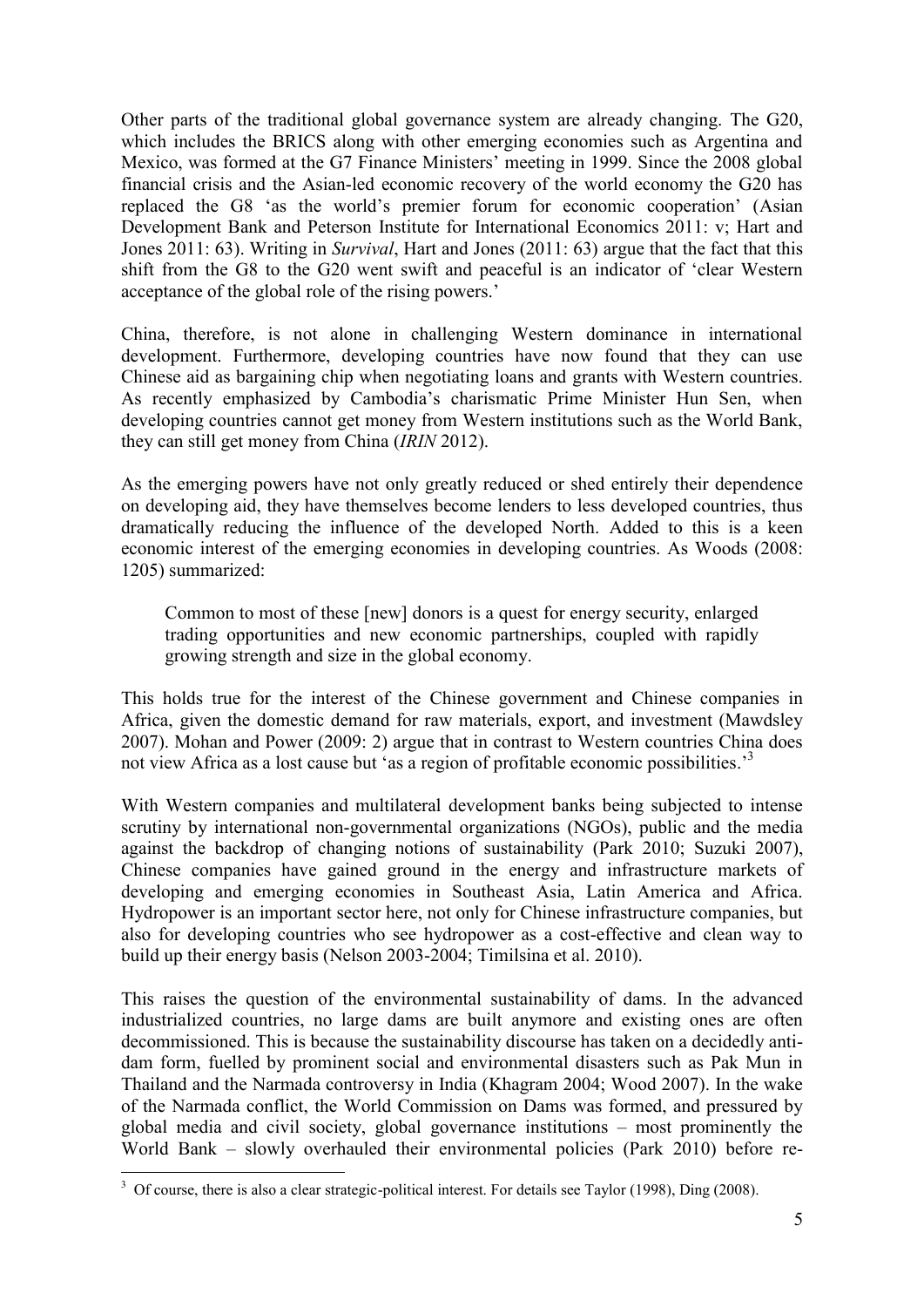engaging in financing large dams again. In addition, while dams are seen by many to be a form of clean energy as they do not emit CO2, hydropower has been lambasted as having an even worse greenhouse gas effect as they emit methane (Frey and Linke 2002; Giles 2006).

In contrast to this development in the sustainability debate, emerging and developing countries are experiencing of a boom in large dam construction, fuelled by companies from emerging economies, particularly China. Indeed, the World Bank (2009) emphasized that dam-building, particularly multi-purpose dam-building for power, navigation, irrigation and flood protection, is on the rise in emerging and developing countries. A dam database of Chinese-built dams overseas maintained by International Rivers and last updated in January 2012 lists a total of 59 Chinese hydropower or multipurpose dam projects in Africa, 48 of them large (International Rivers 2012). This raises the question of how relevant international environmental norms are in Chinese hydropower investment.

In addition, it raises the question of whether or not dams should be discussed as international development projects. Although the Bui Dam is at least partially funded through a commercial loan and falls within the remit of China's Going Abroad strategy, it is nevertheless analyzed here as a project within the area of international development. There are three reasons for this: first, the purpose of the dam is to serve electrification in a developing country that is suffering from energy shortfalls. Second, it is funded by two loans extended by the China Export Import Bank (China Exim Bank), of which only one is straightforwardly commercial whereas the other is concessional. Third, commerciallydriven companies are increasingly involved in international development, thus moving away from the narrow focus of development as an exclusive government domain (Baillie Smith and Laurie 2011). Not only is such narrow definition of aid refuted by the Chinese government, but Western companies are becoming increasingly involved in the business of development.

As a consequence, China's increasing role in building up international energy infrastructure gives it an important role in what Morais de Sa e Silva (2010) has termed a 'revamped South-South Cooperation'. Alden and Vieira (2005) and others have pointed out that while until the 1990s, South-South Cooperation was bedevilled by a diverse as well as politically and economically weak developing South (Saksena 1985; Sridharan 1998), the economic recovery of Latin American countries from the 1980s debt crisis and the IMF-imposed Structural Adjustment Programmes as well as the emergence of the group of BRICS has given the global South a strong voice in international affairs (Alden et al. 2010; Dirlik 2007; Alden and Vieira 2005).

It can therefore be argued that the 'revamped' (Morais de Sa e Silva 2010: 3) South-South Cooperation goes hand in hand with a shift in global power relations. Yet, as Vieira and Alden (2011) emphasize, this does not mean that the leadership role of these emerging powers is generally accepted by developing countries, particularly by those in the respective regions of South America, Southern Africa, South Asia and Southeast Asia, or that emerging economies are not in competition with each other over access to markets. However, cooperation between emerging powers expresses the 'common understanding that together they can better contribute to the reshaping of global governance mechanisms in a number of sensitive issues in contemporary global politics' (p. 509).

Yet, this does not say much about what sort of norms Chinese companies apply in their foreign investment. Rather than replacing Western norms with other norms, it may well be that the participation of Chinese companies in the international market place leads to their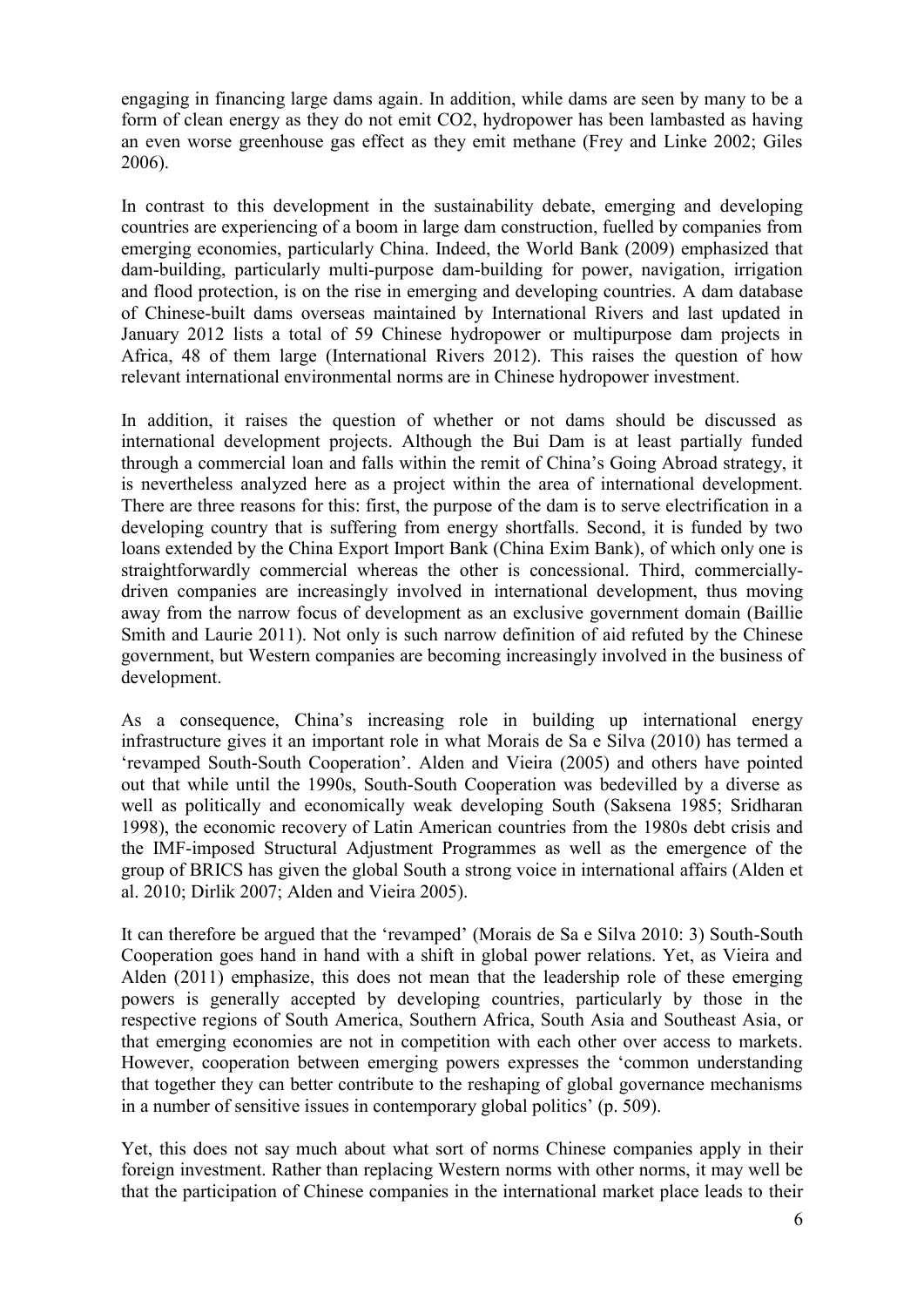acceptance of international norms should it be conducive to their investment activities. Brown (2008: 7-8) pointed out that many Chinese companies are still adapting to foreign investment environments as Chinese foreign investment was almost non-existent before the beginning of the economic reforms in 1978/79. But changes are afoot. Gugler and Shi (2009) argue that Chinese companies have begun to adopt corporate social responsibility policies, not so much in compliance with Western standards but in order to pro-actively improve their competitive position in international trade.<sup>4</sup> Even financiers are taking an interest in international norms as Chinese banks have been urged to adopt international standards, particularly the Equator Principles, 'in order to avoid a "race to the bottom" between banks' (Matisoff and Chan 2008: 34). While China Exim Bank has not adopted the Equator Principles, it published its first environmental guidelines in 2004 and updated and expanded them in 2007 (China Exim Bank 2007). China Exim Bank also went on the offensive by meeting with International Rivers director Peter Bosshard and American scholar Deborah Brautigam and told them that it was working with Western institutions to improve its environmental assessment procedures (Bosshard 2010a).

Developments such as these indicate that the picture of the role of international norms in Chinese foreign investment is complex. Surveying forty-four Chinese construction companies operating in Africa, Chen, Goldstein and Orr (2009: 80) found that 40 percent won contracts through international bidding, 40 percent through bidding for Chinese contracts, and 11 percent through sole source negotiation. As the authors clarify, the nature of the contract is one factor that influences the norms Chinese companies use: feasibility studies, environmental impact assessments and social impact assessments drawn up by international lending agencies such as the World Bank include the norms and standards of these agencies. Chinese companies contracted to execute such studies are normally compelled to abide by the norms referenced in the documents. Of the companies surveyed, seventeen applied international standards as required by the financier, fifteen applied host country standards, nine applied Chinese standards, and three could choose the standards they applied (p. 86).

## **Environmental impact assessment for the Bui Dam: who is involved and what norms are applied?**

The Bui Dam is an example of sole source negotiation of Chinese agencies with the government of Ghana. After several failed attempts during the previous decades to build the Bui Dam<sup>5</sup> , in 2005 the Ghanaian government accepted an 'unsolicited bid' from Sinohydro to finance and construct the Bui Dam (World Bank 2008: 108). The acceptance of Sinohydro's bid was followed in the same year by a Memorandum of Understanding between Ghana's Ministry of Energy and Sinohydro, with funding to be solicited from China Exim Bank (Fink 2005: 71). The Chinese government made its support public by announcing at the 2006 summit of the Forum on China-Africa Cooperation in Beijing that it would fund the project. The government of Ghana signed the loan agreements with China Exim Bank in 2008.

However, despite the lack of an international bidding process, the Chinese project company, Sinohydro, is bound by international standards. The reason for this is rooted in two developments: first, the Ghanaian government commissioned European companies to draw up the feasibility study and the environmental and social impact assessment (ESIA) study. Second, Ghana's environmental laws not only consistently refer to international  $\overline{a}$ 

<sup>&</sup>lt;sup>4</sup> For a summary of the debate on the concept of corporate social responsibility and its links to development see Prieto-Carrón et al. (2006), Jenkins (2005), Blowfield and Frynas (2005).

 $5$  For a history of the Bui project before the Chinese engagement see Fink (2005).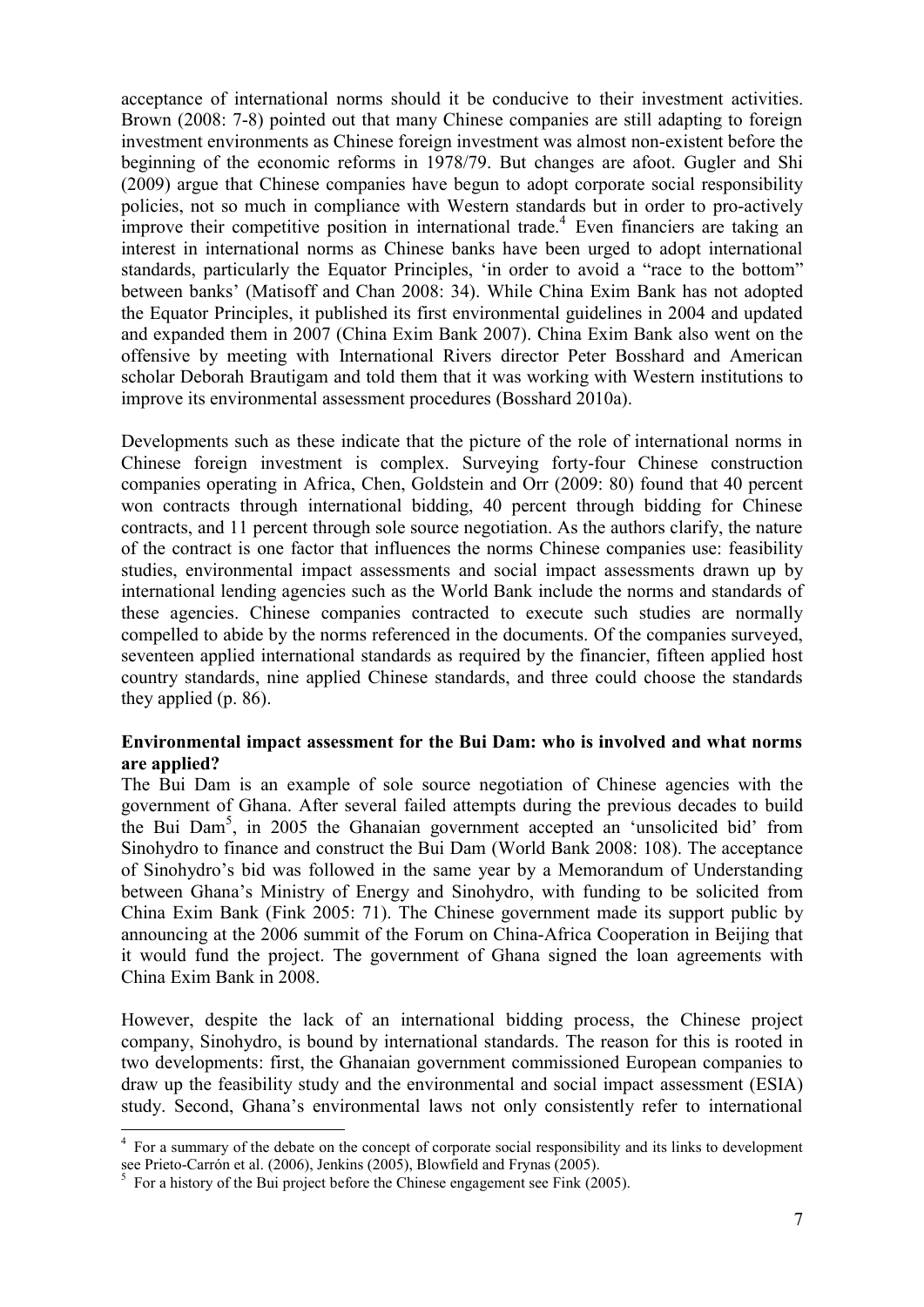norms, but they are also reasonably well implemented. This also holds true for the procedures leading to the loan agreement with China Exim Bank, as Ghanaian law stipulates that loan agreements can only be signed after ESIAs have been conducted. The following analysis will examine these two factors in detail.

## *The role of European companies in planning the Bui Dam*

Chen, Goldstein and Orr (2009) found that in some of the projects in Africa that see Chinese involvement, Chinese companies have to implement projects that were planned by European companies that use international norms. This holds true for the Bui Dam. The first feasibility study for Bui was conducted in 1976 by Australia's Snowy Mountains Engineering Corporation. It was updated in 1995 by French company Coyne et Bellier. Since then, the Ghanaian government has held on to Coyne et Bellier. In 2006, following the Chinese engagement, the government asked the French firm to update its 1995 study (Fink 2005). Coyne et Bellier continue to function as consultants to Sinohydro during the construction phase (Zigah 2009: 26).

A similar development can be observed for the ESIA process. In 2005, two months after the Ministry of Energy and Sinohydro concluded the Memorandum of Understanding, the Ministry of Energy signed a contract with UK firm Environmental Resources Management to draw up the ESIA study. Environmental Resources Management delivered its report in January 2007 (Environmental Resources Management 2007a). In February 2007, the Environmental Protection Agency approved the ESIA study. It was only then, in April 2007, that the Ministry of Energy and Sinohydro signed the Engineering, Procurement and Construction (EPC) turnkey contract. In July 2007, Ghana's parliament approved the financing package of US\$662 million. In 2008, Ghana's Ministry of Finance and Economic Planning and China Exim Bank signed the loan agreement.

As a consequence, all key planning documents were drawn up not by Chinese companies, but by European companies. Furthermore, the loan agreements were approved and signed following the completion of the environmental approval process. In the planning and construction for Bui, the project company Sinohydro is therefore bound by the norms referred to in the planning documents – at least in theory and to the extent that the Ghanaian government is interested in implementing them. Essentially, what has therefore occurred is that Sinohydro was contracted to build the dam based on a set of planning documents commissioned and paid for by Ghanaian government agencies and written by European consulting agencies.

*Norms and implementation of the environmental approval process and the loan procedures*  While Sinohydro is the construction company tasked to build the dam, the Bui Power Authority is the project owner. Formally created under the Ministry of Energy, the Bui Power Authority as project owner is obliged to apply for all necessary permits to the relevant Ghanaian government agencies. In order to obtain the environment permit, the Bui Power Authority had to apply to the Environmental Protection Agency that is also in charge of approving the ESIA study that was drawn up by the UK's Environmental Resources Management. The Environmental Protection Agency also monitors the implementation of the ESIA study (Government of Ghana 1999; interviews A21062010-3 and A14072010).

The Environmental Protection Agency was created in 1994 through the Environmental Protection Agency Act. This was preceded by a number of environmental disasters, specifically pollution of rivers by gold mining operations in the Ashanti region, and armed threats by villagers in the Western region to take action against mining companies in their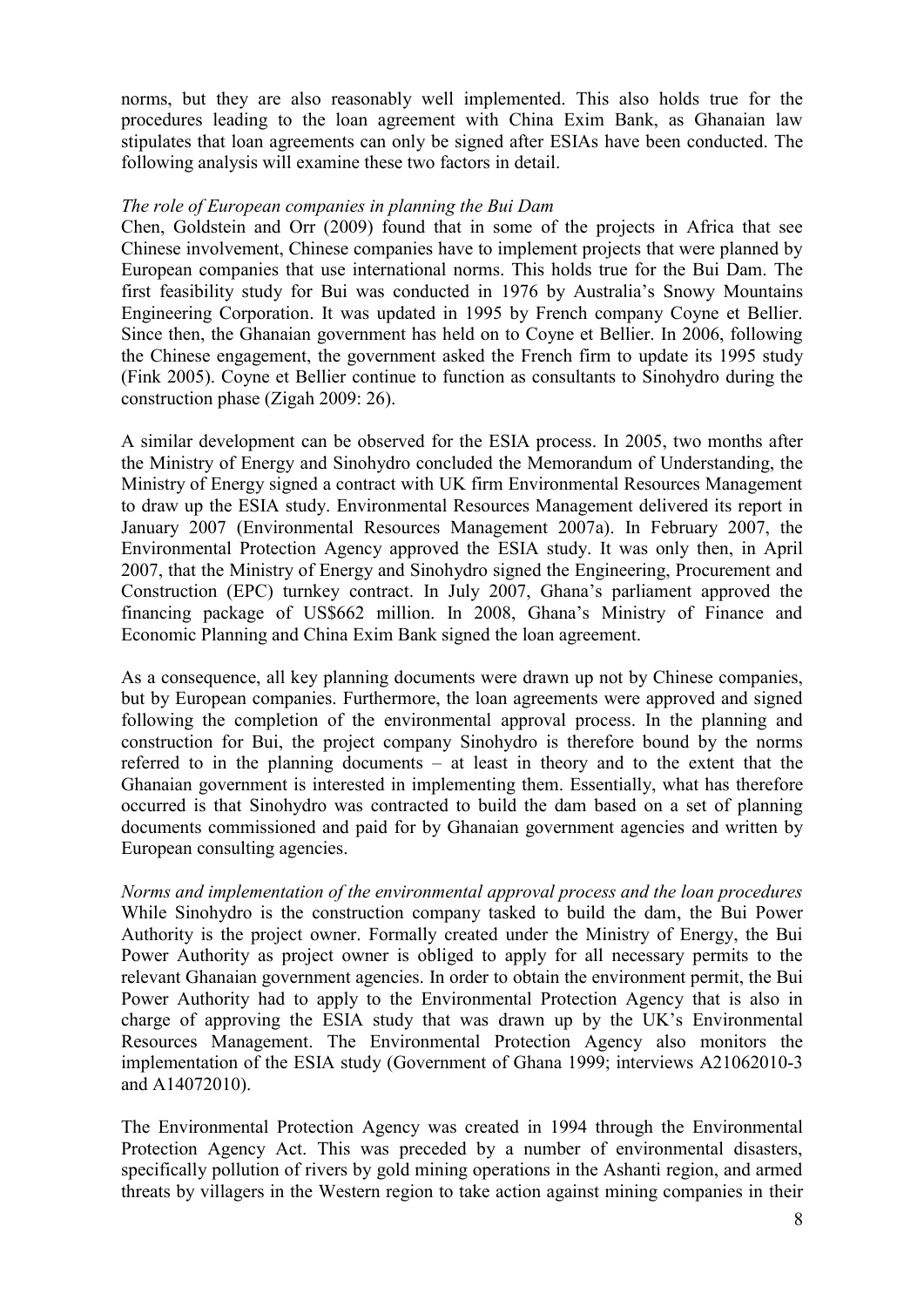village (Ofori 1991; Graham 1993). Following its establishment, the Environmental Protection Agency was tasked to develop an environmental impact assessment regime. This resulted in the 1999 Environmental Assessment Regulations, which defines two types of projects: those without the need to undergo ESIA, and those that have to undergo one in order to obtain the environment permit (Government of Ghana 1999). Projects subject to a mandatory impact assessment include 'power generation' projects, and specifically 'dams and hydroelectric power schemes' (Government of Ghana 1999). Furthermore, the environment permit must be granted before a loan agreement can be signed (interview A21062010-3)

It is noteworthy that this mirrors China Exim Bank's *Guidelines for Environmental and Social Impact Assessments of the China Export and Import Bank's Loan Projects* of August 2007. Articles 12 and 13 lay down the regulations for environmental impact assessments in foreign projects. They specify that ESIA documents need to be drawn up before the loan agreement can be signed. They further say that the environmental laws of host countries form the basis of Exim Bank's evaluation of the environmental impacts of a project. However, when the host country lacks adequate environmental regulations, Chinese or international standards can be used. Article 12(4) also emphasizes the need for public consultation for projects with serious negative impacts, although what 'serious' constitutes is not further specified. Before the loan agreement can be signed, the borrower is required to submit to the Exim Bank the ESIA documents as well as the environmental approval documents. They therefore become part of the loan application (China Exim Bank 2007). Indeed, according to a government official, the Exim Bank requested a full ESIA report, which was followed by new rounds of loan negotiations (interview A30062010-1). Staff at the Environmental Protection Agency pointed out that the Agency required the loan agreements to refer to World Bank guidelines regarding dam safety, resettlement and forestry, to which Exim Bank agreed (interview A21062010-3).

Following these requirements, the Bui Power Authority applied for the environment permit to the Environmental Protection Agency. Subsequent to the Environmental Protection Agency's approval of the ESIA, the Agency issued the environment permit to the Bui Power Authority. While this occurred during the loan negotiations with China Exim Bank, the loan agreements were signed after the environment permit had been issued (interview A14072010). In the case of Bui, therefore, China Exim Bank can be said to have followed its regulations, at least as regards the formal process. The Bui Power Authority refused to comment on the quality of China Exim Bank's review process and only mentioned that the ESIA study and the environment permit were submitted to China Exim Bank by Ghana's Ministry of Finance and Economic Planning (interview A28062010-2). It is therefore also unclear to what extent Exim Bank scrutinized the implementation of its Article 12(4) on public consultation.

It is important to note that the environment permit forms the most basic of all permits that are required for project approval by Ghanaian government agencies. It is necessary so that the Bui Power Authority can apply for all other permits: the diversion permit, construction permit and water use permit, all of which are issued by the Water Resources Commission; and finally the licenses for the operation of energy facilities, which are issued by the Energy Commission. Only then can construction begin (interviews A23062010-3 and A29062010).

Regarding norms and standards, Environmental Resources Management made extensive reference to both World Bank and Ghanaian norms by laying out in detail the stipulations of Ghana's 1999 Environmental Assessment Regulations, the World Bank Safeguard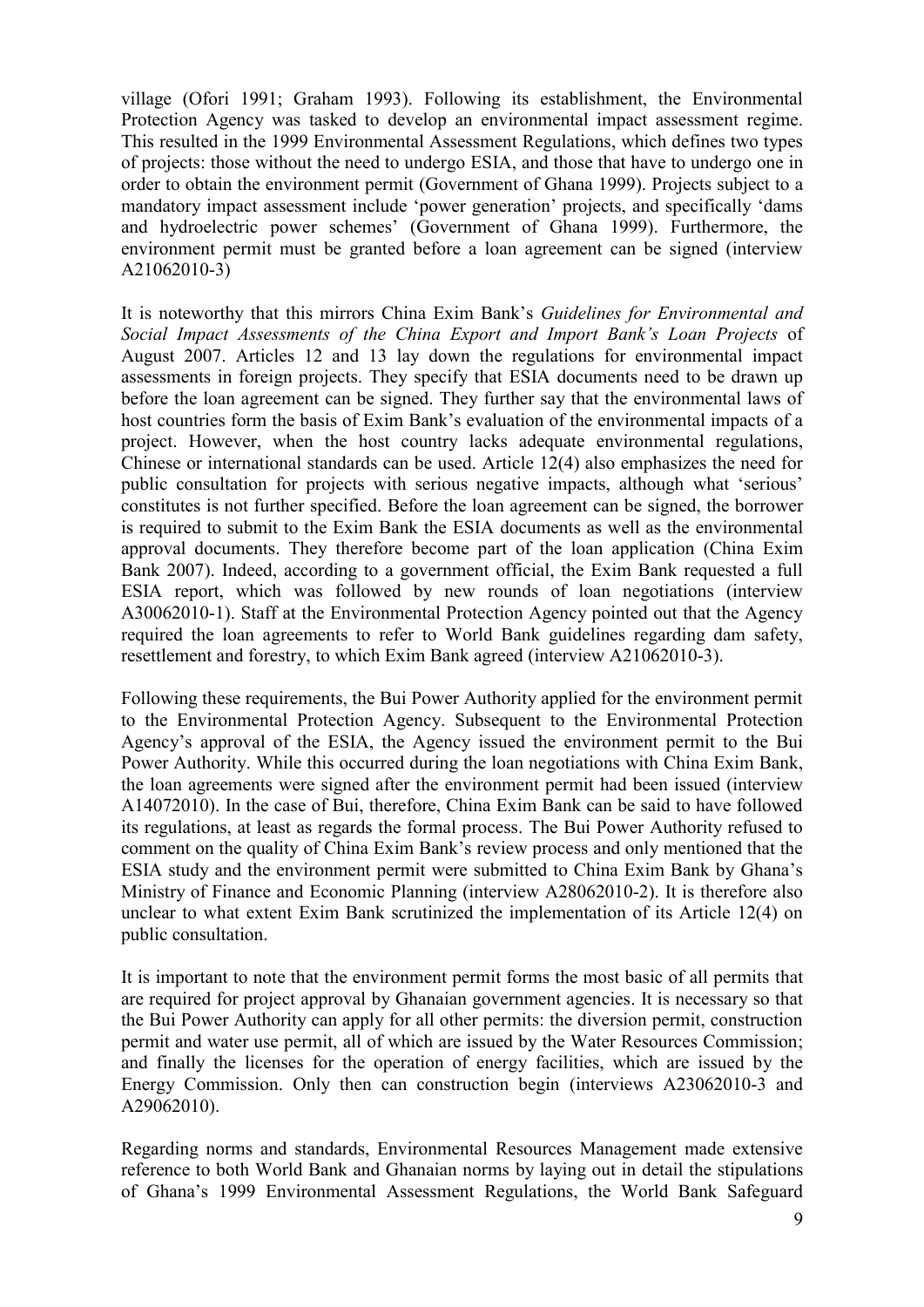Policies for Environmental Assessment contained in Operational Policy 4.01, and the World Bank Environmental Assessment Sourcebook (Environmental Resources Management 2007a: i, 4, 149-150). Following Ghanaian and World Bank requirements, the ESIA study presented comprehensive baseline data in the project area on social conditions, natural resources, cultural and economic factors, the land tenure situation, a detailed project description with an assessment of alternatives, the impact on downstream communities and on Bui National Park, a plan for mitigating and monitoring environmental impacts, a provisional environmental management plan, and a decommissioning proposal. Perhaps most importantly of all, the study detailed the levels of public consultation, who was consulted and how, and to what extent the public's comments were incorporated in the study. Public consultations were organized by the Bui Development Committee (the predecessor of the Bui Power Authority) and the Environmental Protection Agency and its local offices (Environmental Resources Management 2007a).

This is the most controversial part of the ESIA study. While providing detailed descriptions of the consultations and the participants, NGOs criticized the report for the fact that no public consultations were held in the project area, but only in Ghana's capital Accra and in larger towns outside the project area where it is difficult for people from the project area to travel (interviews A22062010-1, A22062010-2). Furthermore, unaffected people from neighbouring villages outside the project area were allowed to comment, leading to concerns that the opinions of affected people might be side-lined (interviews A22062010-1, A22062010-2). In addition, the results of the public hearings are not legally binding. Yet, the national-level hearings were attended by an important cross-section of social groups: representatives of Sinohydro, government agencies, local chapters of international NGOs, academia and the media (Environmental Resources Management 2007b: Annex N).

Following the completion of the ESIA study in January 2007, the Environmental Protection Agency organized a technical review panel and announced publication of the report for twenty-one working days in public libraries, national newspapers, and local government offices in the affected districts. Following this, public and technical comments were sent to the Bui Power Authority with the request to have Environmental Resources Management revise the ESIA with regard to the following aspects (interview A21062010- 3, Environmental Resources Management 2007a: 149-150, interview A21062010-3, interview A21062010-3): to advise on compensation for the flooding of 21 percent of Bui National Park, to detail a management plan for the Park and for the rescuing of the hippopotamus population, to detail resettlement requirements, and to assess the impact on the Akosombo Dam located downstream (interview A21062010-3). Indeed, it is arguably these two factors – the flooding of a substantial part of the part and the difficulties of finding another habitat for the hippos – that led the government of Ghana to look for construction firms outside the developed North where the sustainability discourse and an alert media and civil society would have put governments and companies under considerable pressure had they agreed to finance and build Bui.

Following this, Environmental Resources Management made amendments accordingly and sent the report back – through the Bui Power Authority – to the Environmental Protection Agency. The Agency subsequently approved the report and issued the environment permit to the Bui Power Authority, based on the anticipated environmental impacts during and after construction. However, the Agency attached a number of conditions to the permit, including: the submission of a reporting schedule for water quality and resettlement, the submission of annual environmental reports, the presentation of an environmental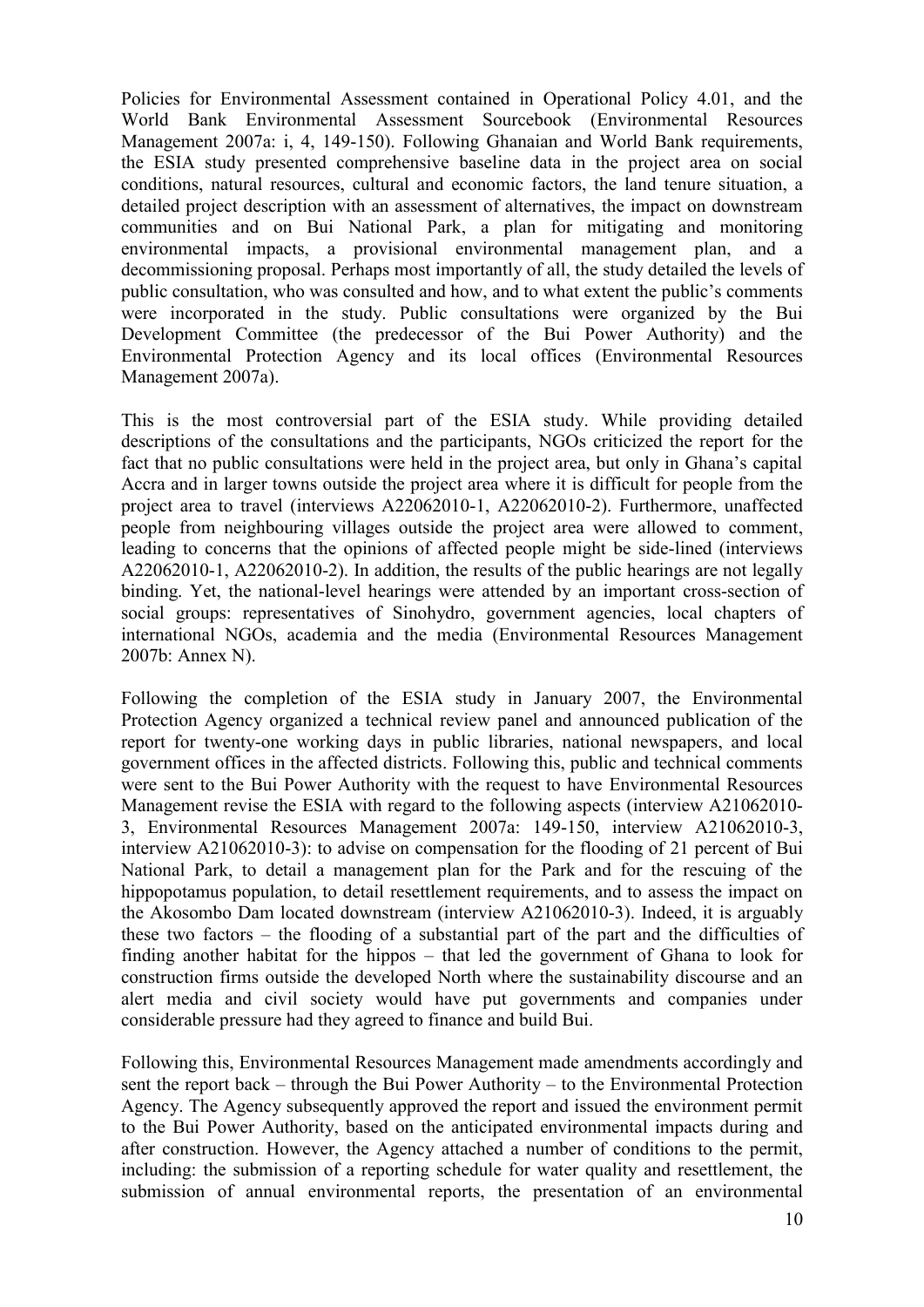management plan within eighteen months of the issuance of the environment permit (the management plan has to be updated every three years), the reporting of changes to construction, flow regime etc., the beginning of construction within eighteen months of the issuance of the environment permit, and the obtaining of an environmental certificate that replaces the environment permit and in contrast to the permit is not based on anticipated impact but on actual performance. The environmental certificate is subject to renewal (interview A21062010-3). Compliance is monitored by the regional offices of the Environmental Protection Agency (interview A21062010-3).

In terms of the environmental impact assessment, Sinohydro is affected by these processes to the extent that is has to comply with the conditions that the Environmental Protection Agency attached to the environment permit.<sup>6</sup> However, since Sinohydro is tasked with construction only, it is not involved in holding public consultations (which was done by representatives of the Bui Development Committee) or implementing resettlement work. Indeed, as regards the environment<sup>7</sup>, the EPC turnkey contract gives Sinohydro a limited and very narrow mandate related to the technical aspects of construction (Sinohydro Bureau 8 2009), while the environmental planning arrangements are entirely the responsibility of the government agencies. Yet, Sinoydro is bound by the norms contained in the ESIA as approved by the Environmental Protection Agency. As permit holder, the Bui Power Authority is responsible for ensuring that Sinohydro complies with the conditions.

Staff at the Environmental Protection Agency said that Sinohydro and the Bui Power Authority appear to adhere to the conditions. Similar statements were made by the Water Resources Commission, although staff there argued that construction of the dam was a political decision and could not have been prevented by either the Environmental Protection Agency or the Water Resources Commission. Indeed, the government pushed ahead with planning and construction of the dam despite concerns about the hippopotamus population and the fact that more than one-fifth of Bui National Park will be destroyed. The political pressure therefore left the environmental authorities only with the option to attach conditions to the environment permit and to monitor adherence as closely as possible (interviews A23062010-3 and A29062010).

Yet, there are wider implications of Bui for Ghana's economic development. Apart from the benefits of electricity generation, Ghanaian authorities hoped to boost their cocoa exports to China. Indeed, chocolate consumption in China is increasing particularly at the higher end of the market (*Shanghai Daily* 2008), and Ghanaian cocoa is a major export good and therefore source of revenue for the government in Accra (interview A30062010- 1). Cocoa exports are tied to the financing arrangement for Bui, which consists of three lines of credits: a buyer's credit and a concessional loan provided by China Exim Bank, and a loan provided by the government of Ghana. The two credits provided by Exim Bank are the typical package-financing modalities that consist of a commercial and a concessional portion. Together, all three credits amount to US\$622 million, to which the Ghanaian government loan contributes US\$60. Exim Bank's buyer's credit is US\$292 million, with an interest rate of 2 percent over Commercial Interest Reference Rates, with an amortisation period of twenty years and a grace period of five years. The concessional loan amounts to US\$270 million, with an interest rate of 2 percent, with an amortisation  $\overline{a}$ 

<sup>&</sup>lt;sup>6</sup> Sinohydro also has to comply with the conditions that the Water Resources Commission attaches to its permits.<br><sup>7</sup> Health

Health and safety issues are important for the relationship between workers and Sinohydro but shall not be discussed at this point given the focus of the paper on the environment.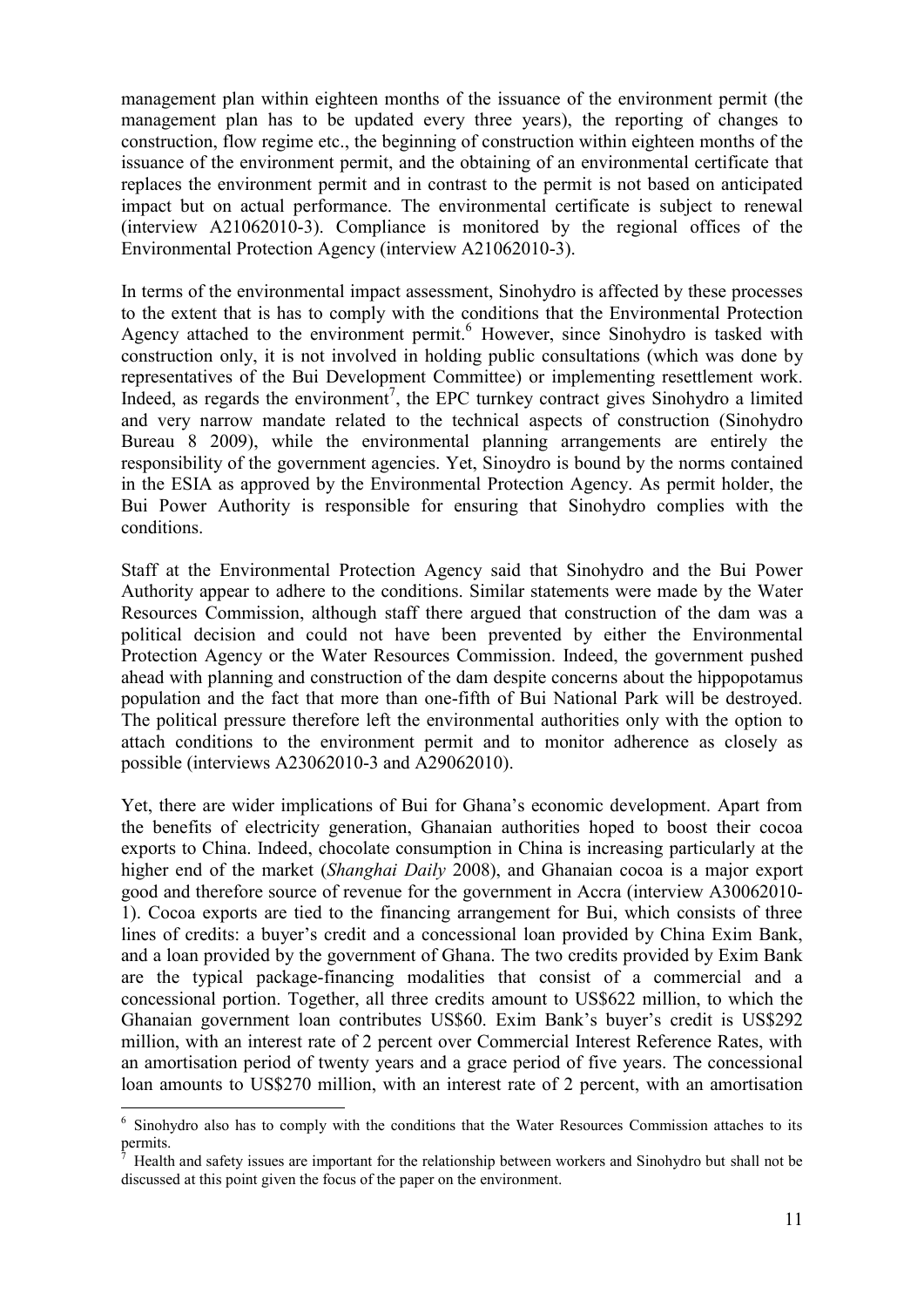period of twenty years, and a grace period of five years (interview at the Ministry of Finance and Economic Planning, June 2010). Both facilities are of international standard.

To ensure repayment, Ghana's government agreed to secure the Exim Bank loans with cocoa (interview A30062010-1). Again, after the mixed-package financing, this is another feature of Chinese project financing: to secure loans with natural resources. The Chinese government commits to purchase an annual amount of 30,000 tonnes of cocoa at going world market prices until the dam is operational. The revenues go into an escrow account held by Exim Bank from which the interest is paid (during construction, only the interest but not the principal of the loan needs to be serviced). Excess funds in the escrow account revert to the government coffers. The cocoa agreement expires five years after the dam is operational, which is when the grace period expires. After that, revenues from electricity sales will be used to repay the interest and the principal. However, 85 percent of energy sales revenues will again be placed into an escrow account with China Exim Bank, with the excess reverting to the government of Ghana when the funds are fully repaid (interview A30062010-1). In an analysis of the loan arrangements, the World Bank (2008: 6) commented that they are consistent with the Ghana Poverty Reduction Strategy II and that there is only a 'moderate risk of debt distress, albeit on the low side'.

Indeed, it appears that the Ghanaian government was aware of potential negative implications of the loan agreement on its debt situation. Before signing the loan agreements with Exim Bank, the Ministry of Finance and Economic Planning conducted a cost-revenue projection based on the sale of power at 4.5 US cents per kWh and a generation capacity of 400MW. Since the calculation, energy prices have risen. An interviewee involved in the cost calculation maintained that the Bui project, when operational, 'can pay for itself' even at the originally calculated rate and 'therefore will not impact debt sustainability' (interview A30062010-2).

## **Conclusion**

The paper had two core concerns: to investigate the relevance of the contractual conditions under which Sinohydro builds the Bui Dam, and to examine the relevance of domestic institutions in project planning and implementation.

The engagement of Sinohydro in Ghana is firmly embedded in China's Going Abroad policy. The Ghanaian government awarded Sinohydro the contract without an international bidding contest but following an offer submitted by Sinohydro to the government. Funding came from China Exim Bank. Funded as a mixed package (part concessional, part commercial), and backed by the export of cocoa beans, the Bui Dam financing structure also falls squarely within the Chinese development practice. For the company, Bui is a way to enhance its international visibility and its reputation as a company that can master complex engineering feats.

Despite all this, Sinohydro is bound by international norms. The Ghanaian government contracted the Chinese firm to execute pre-existing planning documents. In addition, the contract under which Sinohydro operates is a turnkey contract, meaning that Sinohydro builds the dam, but it does not operate it. After construction, the company hands the project over to the Bui Power Authority for operation.

It is therefore a situation in which Sinohydro is tied into a dense network of government planning procedures that appear to be largely adhered to. In other countries, Sinohydro along with other infrastructure companies may operate under very different conditions. In Cambodia, for instance, Sinohydro Bureau 8 builds the Kamchay Dam as a build-operate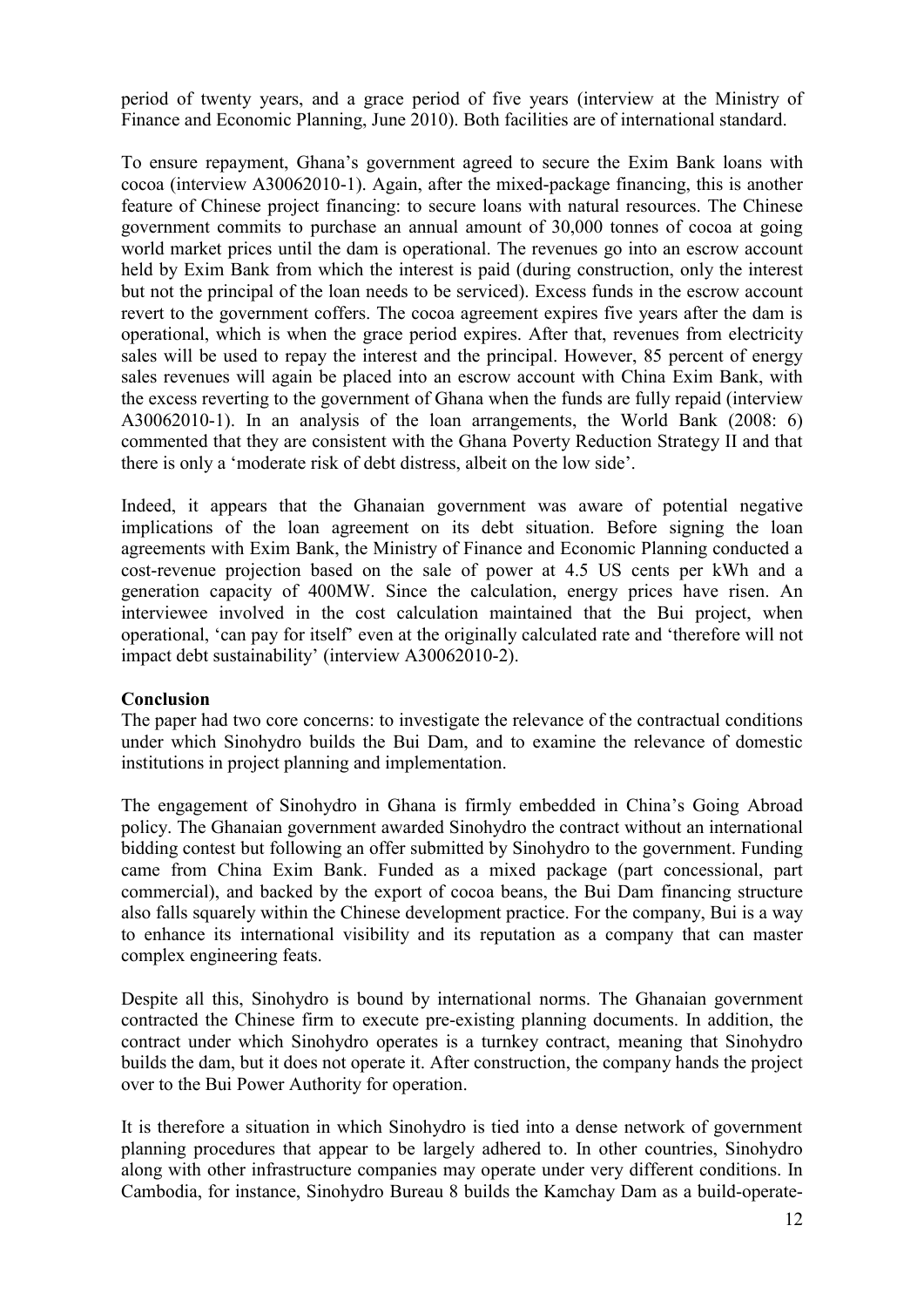transfer (BOT) project. This means that the company not only builds the dam but also operates it as a concession for forty years before handing the project over to the Cambodian government. As a consequence, the incentive structure for constructing the dam is very different as the company will profit from selling the energy to the Cambodian utility Electricite du Cambodge. In addition, Cambodia's environmental impact assessment regime functions very differently as it is the duty of the project companies to commission and pay for the environmental impact assessment studies. Government oversight is scant, and the incentive structure for the company to commission the environmental impact assessment study is often to keep costs low and comply with government regulations in form rather than in spirit (Hensengerth forthcoming; Grimsditch 2012; Middleton 2008; McCallum 2008).

The question of what norms apply therefore depends to a large degree on the precise contractual stipulations that determine the nature and scope of the involvement of the company during planning and implementation. It also depends on the domestic governance of host countries. Despite the political pressure exerted of Ghana's environmental bureaucracy, the country presents a comparatively positive example of how environmentally precarious investments might be steered into a better direction by an alert environmental bureaucracy (although Bui is still being constructed and the final environmental impact needs to be awaited). The case of the Bui Dam shows that international norms are by no means irrelevant in Chinese foreign investment projects. Furthermore, the fact that China Exim Bank has adopted an environmental policy and that, according to a Western representative of a research NGO in Laos interviewed in September 2011, Sinohydro Corporation is in the process of adopting an environmental policy (interview 08092011) shows the continued importance of global standards for environmental protection in investment projects and an increasing interest of China's companies to adhere to international policy frameworks (Bosshard 2010a,b).

Indeed, normative processes have to be seen from a multi-level perspective. For Bui's environmental norms, global governance frameworks, governments of emerging countries, recipient governments, and the companies involved in planning and executing infrastructure projects interact in a process of implementing norms enshrined in a number of documents, in the case of this study the Ghanaian law and World Bank Safeguard Policies.

When evaluating the operation of Chinese companies, it is therefore necessary to consider the contractual arrangements under which a hydropower dam is constructed. Likewise, the domestic governance arrangement, the norms imposed by the host government, and the strictness of the monitoring system are factors that influence how China's revenue-driven companies implement hydropower projects. Such factors also determine whether the project assists a country's economic development.

## **References**

Alden, C. (2007) China in Africa. London: Zed Books.

- Alden, C. & Vieira, M. (2005) The New Diplomacy of the South: South Africa, Brazil, India and Trilateralism. Third World Quarterly, 26(7), 1077-1095.
- Alden, C., Morpeth, S., Vieira, M. A. (2010) The South in World Politics. Houndmills and New York: Palgrave Macmillan.
- Alexandroff, A. S. & Cooper, A. F. (2010) Rising States, Rising Institutions: Challenges for Global Governance. Washington DC: Brookings.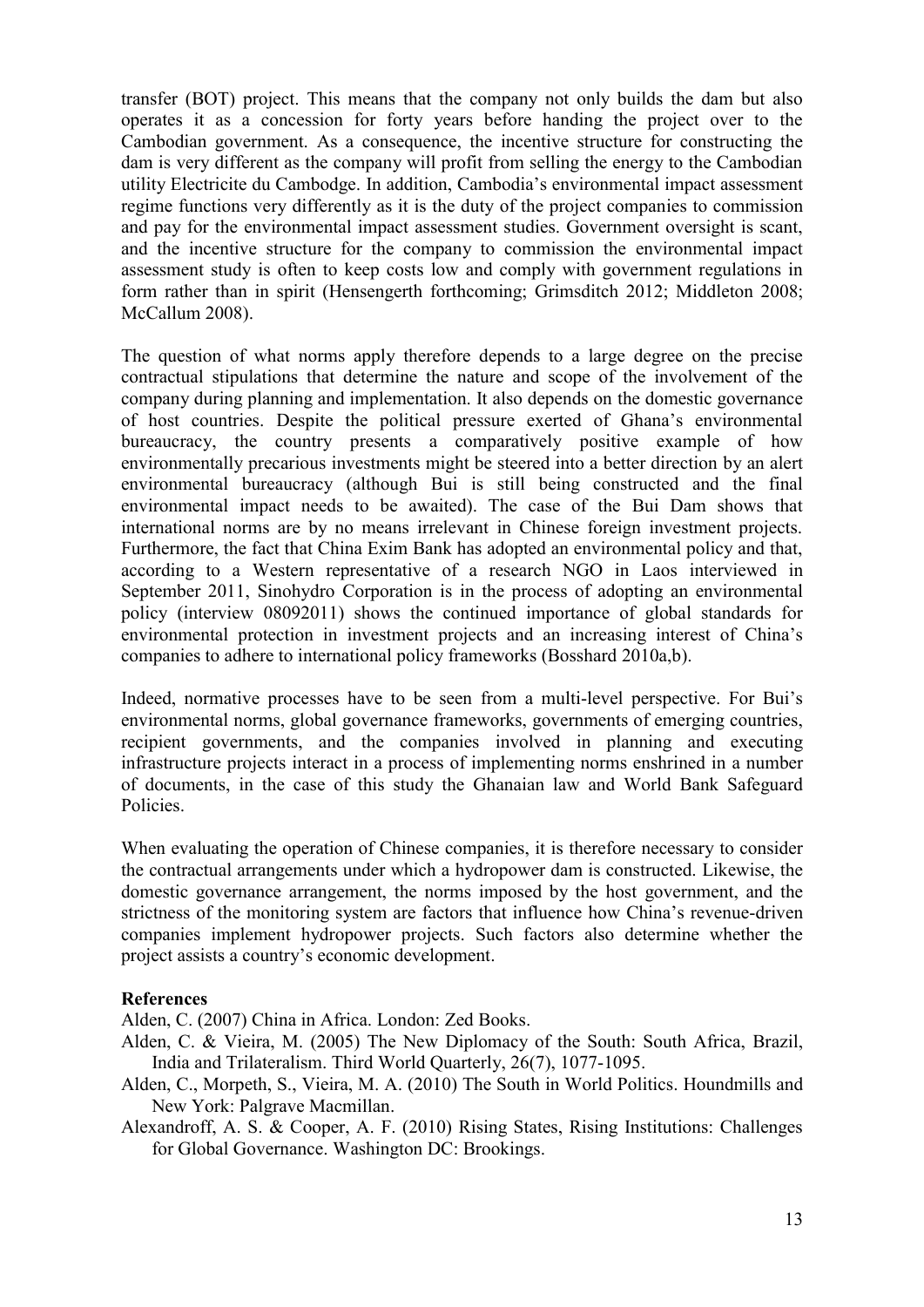- Asian Development Bank & Peterson Institute for International Economics (2011) Reshaping Global Economic Governance and the Role of Asia in the Group of 20 (G20). Manila: Asian Development Bank.
- Baillie Smith, M. & Laurie, N. (2011) International Volunteering and Development: Global Citizenship and Neoliberal Professionalisation Today. Transactions of the Institute of British Geographers, 36(4), 545-559.
- BBC (2012) BRICS Summit of Emerging Nations to Explore Bank Plan. 29 March. [http://www.bbc.co.uk/news/world-asia-17545347.](http://www.bbc.co.uk/news/world-asia-17545347) Accessed 27 April 2012.
- Blowfield, M. & Frynas, J. G. (2005) Setting New Agendas: Critical Perspectives on Corporate Social Responsibility in the Developing World. International Affairs, 81(3), 499-513.
- Bosshard, P. (2010a), China: Not the Rogue Dam Builder We Feared it Would Be? International Rivers. 31 March. [http://www.internationalrivers.org/blog/peter](http://www.internationalrivers.org/blog/peter-bosshard/china-not-rogue-dam-builder-we-feared-it-would-be)[bosshard/china-not-rogue-dam-builder-we-feared-it-would-be.](http://www.internationalrivers.org/blog/peter-bosshard/china-not-rogue-dam-builder-we-feared-it-would-be) Accessed 27 April 2012.
- Bosshard, P. (2010b) China's Dam Builders Clean up Overseas. Asia Times Online. 12 May. [http://www.atimes.com/atimes/China\\_ Business/LE12Cb02.html.](http://www.atimes.com/atimes/China_%20Business/LE12Cb02.html) Accessed 27 April 2012.
- Brautigam, D. (2009) The Dragon's Gift: The Real Story of China in Africa. Oxford: Oxford University Press.
- Brautigam, D. (2010) Africa's Eastern Promise: What the West Can Learn from Chinese Investment in Africa. Foreign Affairs. 5 January. [http://www.foreignaffairs.com/articles/65916/deborah-brautigam/africa%E2%80%99s](http://www.foreignaffairs.com/articles/65916/deborah-brautigam/africa%E2%80%99s-eastern-promise)[eastern-promise.](http://www.foreignaffairs.com/articles/65916/deborah-brautigam/africa%E2%80%99s-eastern-promise) Accessed 27 April 2012.
- Brown, K. (2008) Chinese Overseas Direct Investment: What Kind of Opportunity? Working Paper 01/08. London: Chatham House Asia Programme.
- Chan, A. & Ross, R. J. S. (2003) Racing to the Bottom: International Trade without a Social Clause. Third World Quarterly, 24(6), 1011-1028.
- Chen, C. & Orr, R. J. (2009) Chinese Contractors in Africa: Home Government Support, Coordination Mechanisms, and Market Entry Strategies. Journal of Construction Engineering and Management, 11/2009, 1201-1210.
- Chen, C., Goldstein, A., Orr, R. J. (2009) Local Operations of Chinese Construction Firms in Africa: An Empirical Survey. The International Journal of Construction Management, 11/2009, 75-89.
- Chen, S. (2011) Has China's Foreign Energy Quest Enhanced Its Energy Security? China Quarterly, 207, 600-625.
- Chin, G. T. (2008) China's Evolving G8 Engagement: Complex Interests and Multiple Identity in Global Governance Reform. In Cooper, A. F. & Antkiewicz, A. (eds.) Emerging Powers in Global Governance: Lessons from the Heiligendamm Process. No place: Centre for International Governance Innovation and Wilfried Laurier University Press, 83-113.
- Chin, G. & Thakur, R. (2010) Will China Change the Rules of Global Order? Washington Quarterly, 33(4), 119-138.
- China Exim Bank (2007). Guidelines for Environmental and Social Impact Assessments of the China Export and Import Bank's Loan Projects. Beijing: China Exim Bank.
- Davies, M. (with Edinger, H, Tay, N, Naidu, S.) (2008) How China Delivers Development Assistance to Africa. Stellenbosch: Centre for Chinese Studies, University of Stellenbosch.
- Ding, S. (2008) To Build A 'Harmonious World': China's Soft Power Wielding in the Global South. Journal of Chinese Political Science, 13(2), 193-213.
- Dirlik, A. (2007) The Global South: Predicament and Promise. The Global South, 1(1), 12- 23.
- Downs, E. (2000) China's Quest for Energy Security. Washington DC: Rand.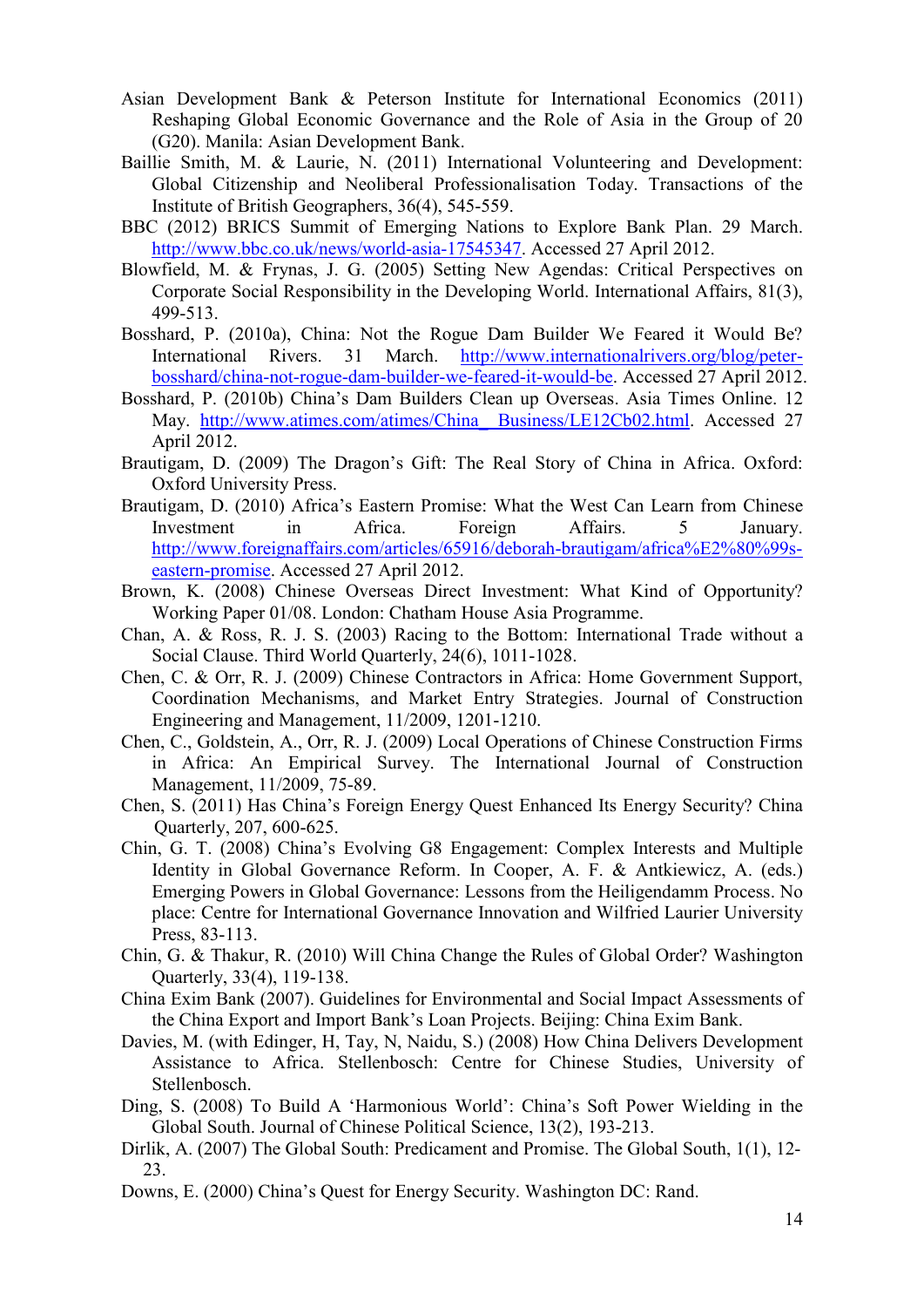- Downs, E. (2006) China. The Brookings Foreign Policy Studies Energy Security Series. Washington DC: Brookings.
- Downs, E. (2009) Who's Afraid of China's Oil Companies. In Pascual, C. & Elkind, J. (eds.) Energy Security Economics, Politics, Strategies, and Implications. Washington DC: Brookings, 73-102.
- The Economist (2012a) The Visible Hand. 21 January, 3-5.
- The Economist (2012b) Welcome Home. 25 February, 59-61.
- Environmental Resources Management (2007a) Environmental and Social Impact Assessment of the Bui Hydropower Project: Final Report. Accra: Environmental Resources Management.
- Environmental Resources Management (2007b) Environmental and Social Impact Assessment of the Bui Hydropower Project: Final Report, Annex Volume. Accra: Environmental Resources Management.
- Fink, M. (2005) Integrating the World Commission on Dams Recommendations in Large Dam Planning Processes: The Case of Bui, Ghana. Dortmund: Mimeo.
- Frey, G. W. & Linke, D. M. (2002) Hydropower as a Renewable and Sustainable Energy Resource Meeting Global Energy Challenges in a Reasonable Way. Energy Policy, 30, 1261-1265.
- Giles, J. (2006) Methane Quashes Green Credentials of Hydropower. Nature, 444, 524-525.
- Goldstein, A. (2007) Multinational Companies from Emerging Economies. London: Palgrave Macmillan.
- Government of Ghana (1999) Environmental Assessment Regulations. Accra: Environmental Protection Agency.
- Graham, Y. (1993) Not All That Glitter: Residents of Village Polluted by Gold Mining up in Arms. West Africa Magazine, 9, 736.
- Grimm, S. (with Rank, R., McDonald, M., Schickerling, E.) (2011) Transparency of Chinese Aid: An Analysis of the Published Information on Chinese External Financial Flows. Stellenbosch and London: Publish What You Fund and Centre for Chinese Studies at Stellenbosch University.
- Grimsditch, M. (2012) China's Investments in Hydropower in the Mekong Region: The Kamchay Hydropower Dam, Kampot, Cambodia. Washington DCe: World Resources Institute.
- Grugel, J., Riggirozzi, P., Thirkell-White, B. (2008) Beyond the Washington Consensus? Asia and Latin America in Search of More Autonomous Development. International Affairs, 84(3), 499-517.
- Gu, J. (2009) China's Private Enterprises in Africa and the Implications for African Development. European Journal of Development Research, 21(4), 570-587.
- Gugler, P. & Shi, J. Y. J. (2009) Corporate Social Responsibility for Developing Country Multinational Corporations: Lost War in Pertaining Global Competitiveness? Journal of Business Ethics, 87(1), 3-24.
- Haglund, D. (2008) Regulating FDI in Weak African States: A Case Study of Chinese Copper Mining in Zambia. Journal of Modern African Studies, 46(4), 547-575.
- Hart, A. & Jones, B. (2011) How Do Rising Powers Rise? Survival, 52(6), 63-88.
- Hensengerth, O. (forthcoming) Hydropower Planning in Informal Institutional Settings: Chinese Institutions and the Failure of Environmental and Social Regulation in Cambodia. In Scheumann, W. & Hensengerth, O. (eds.) Evolution of Dam Policies: Evidence from the Big Hydropower States. Berlin and Heidelberg: Springer.
- Hong, E. & Sun, L. (2006) Dynamics of Internationalization and Outward Investment: Chinese Corporations' Strategies. China Quarterly, 187, 610-634.
- Ikenberry, G. J. & Wright, T. (2008) Rising Powers and Global Institutions. New York: Century Foundation.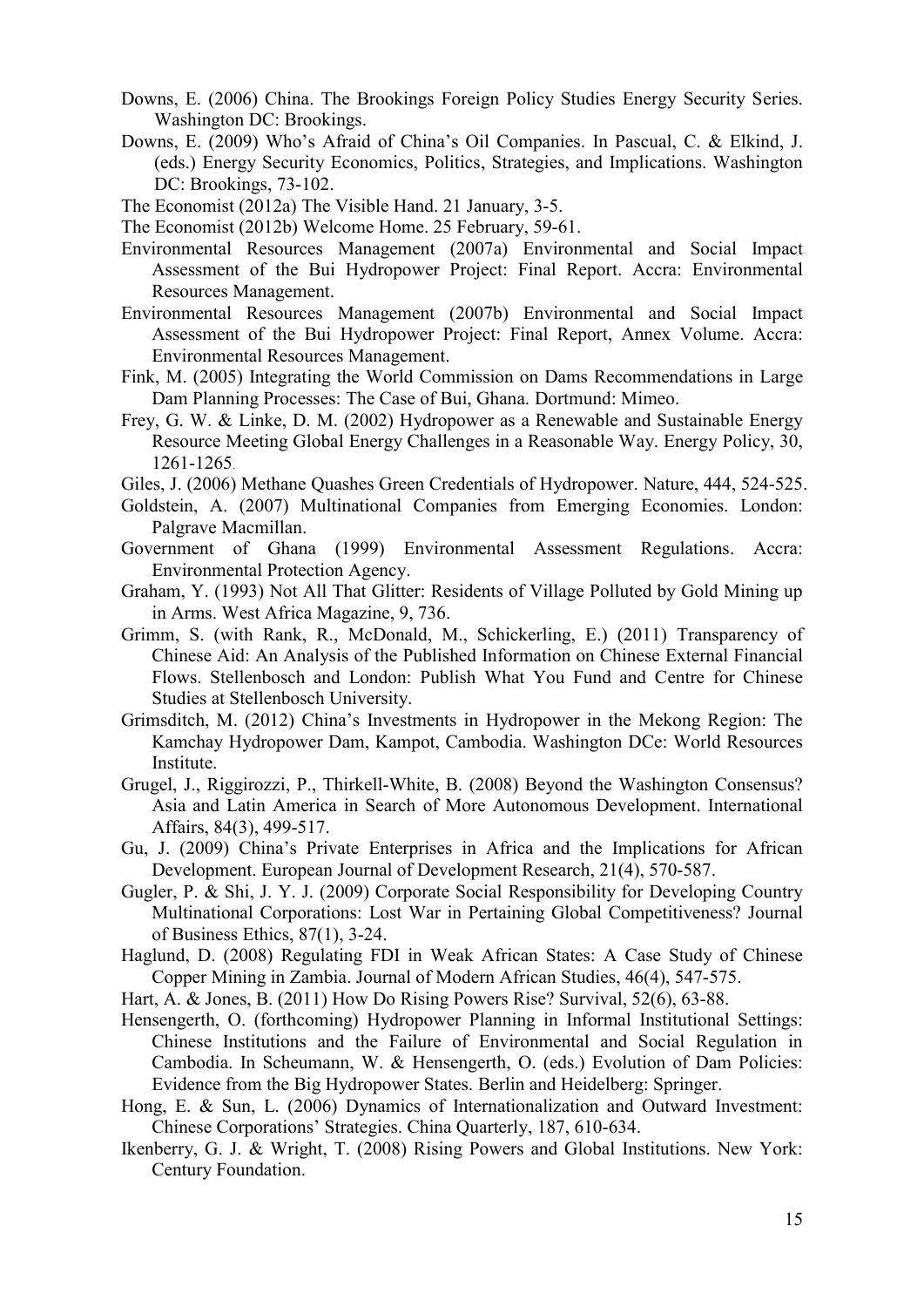- International Rivers (2012) Chinese Overseas Dams List. Last updated January 2012. [http://www.internationalrivers.org/node/3110.](http://www.internationalrivers.org/node/3110) Accessed 27 April 2012.
- IRIN (2012), Will Pressure Make Chinese Aid More Transparent? 26 March. [http://www.irinnews.org/printreport.aspx?reportid=95158.](http://www.irinnews.org/printreport.aspx?reportid=95158) Accessed 27 April 2012
- Jenkins, R. (2005) Globalization, Corporate Social Responsibility and Poverty International Affairs, 81(3), 525-540.
- Khagram, S. (2004) Dams and Development: Transnational Struggles for Water and Power. Ithaca: Cornell University Press.
- Li, A. (2007) China and Africa: Policy and Challenges. China Security, 3(3), 69-93.
- Leung, G. (2011) China's Energy Security: Perception and Reality. Energy Policy, 39(3), 1330-1337.
- Matisoff, A. & Chan, M. (2008) The Green Evolution: Environmental Policies and Practice in China's Banking Sector. No place: Friends of the Earth and Bank Track.
- Mawdsley, E. (2007) China and Africa: Emerging Challenges to the Geographies of Power. Geography Compass, 1(3), 405-421.
- McCallum, W. (2008) Before the Dam: A Study of Environmental Impacts and Community Rights Associated with the Construction and Operation of the Approved Kirirom III Hydropower Scheme, Sre Ambel District, Southwest Cambodia. No place: American Friends Service Committee and Rivers Coalition in Cambodia.
- McDonald, K., Bosshard, P., Brewer, N. (2009) Exporting Dams: China's Hydropower Industry Goes Global. Journal of Environmental Management, 90(3), 294-302.
- Melville, C. & Owen, O. (2005) China and Africa: A New Era of 'South-South Cooperation'. OpenDemocracy. 7 July. [http://www.opendemocracy.net/globalization-](http://www.opendemocracy.net/globalization-G8/south_2658.jsp)G8/south 2658.jsp. Accessed 27 April 2012.
- Middleton, C. (2008) Cambodia's Hydropower Development and China's Involvement. Berkeley and Phnom Penh: International Rivers and Rivers Coalition in Cambodia.
- Mohan, G. & Power, M. (2009) Africa, China and the 'New' Economic Geography of Development. Singapore Journal of Tropical Geography, 30(1), 24-28.
- Morais de Sa e Silva, M. (2010) How did We Get There? The Pathways of South-South Cooperation. Poverty in Focus, 20, 3-4.
- Naím, M. (2007) Rogue Aid. Foreign Policy. 1 March. [http://www.foreignpolicy.com/articles/2007/02/14/rogue\\_aid.](http://www.foreignpolicy.com/articles/2007/02/14/rogue_aid) Accessed 27 April 2012.
- Nelson, P. (2003-2004) An African Dimension to the Clean Development Mechanism: Finding a Path to Sustainable Development in the Energy Sector. Denver Journal of International Law and Policy, 32, 615-652.
- Ofori, S. C. (1991) Environmental Impact Assessment in Ghana: Current Administration and Procedures: Towards Appropriate Methodology. The Environmentalist, 11(1), 45- 54.
- Park, S. (2010) The World Bank Group and Environmentalists: Changing International Organisation Identities. London: Manchester University Press.
- Payne, A. (2008) The G8 in a Changing Global Economic Order. International Affairs, 84(3), 519-533.
- Prieto-Carrón, M., Lund-Thomson, P., Chan, A., Muro, A., Bhushan, C. (2006) Critical Perspectives on CSR and Development: What We Know, What We Don't Know, And What We Need to Know. International Affairs, 82(5), 977-987.
- Ramo, J. C. (2004) The Beijing Consensus. London: Foreign Policy Centre.
- Rotberg, R. I. (2008) (ed.) China into Africa: Trade, Aid, and Influence. Washington DC: Brookings Institution.
- Saksena, K. P. (1985) International Framework and South-South Cooperation: Constraints and Opportunities. International Studies, 22(3), 199-214.
- Sautman, B. &Yan, H. (2007) Friends and Interests: China's Distinctive Links with Africa. African Studies Review, 50(3), 75-114.